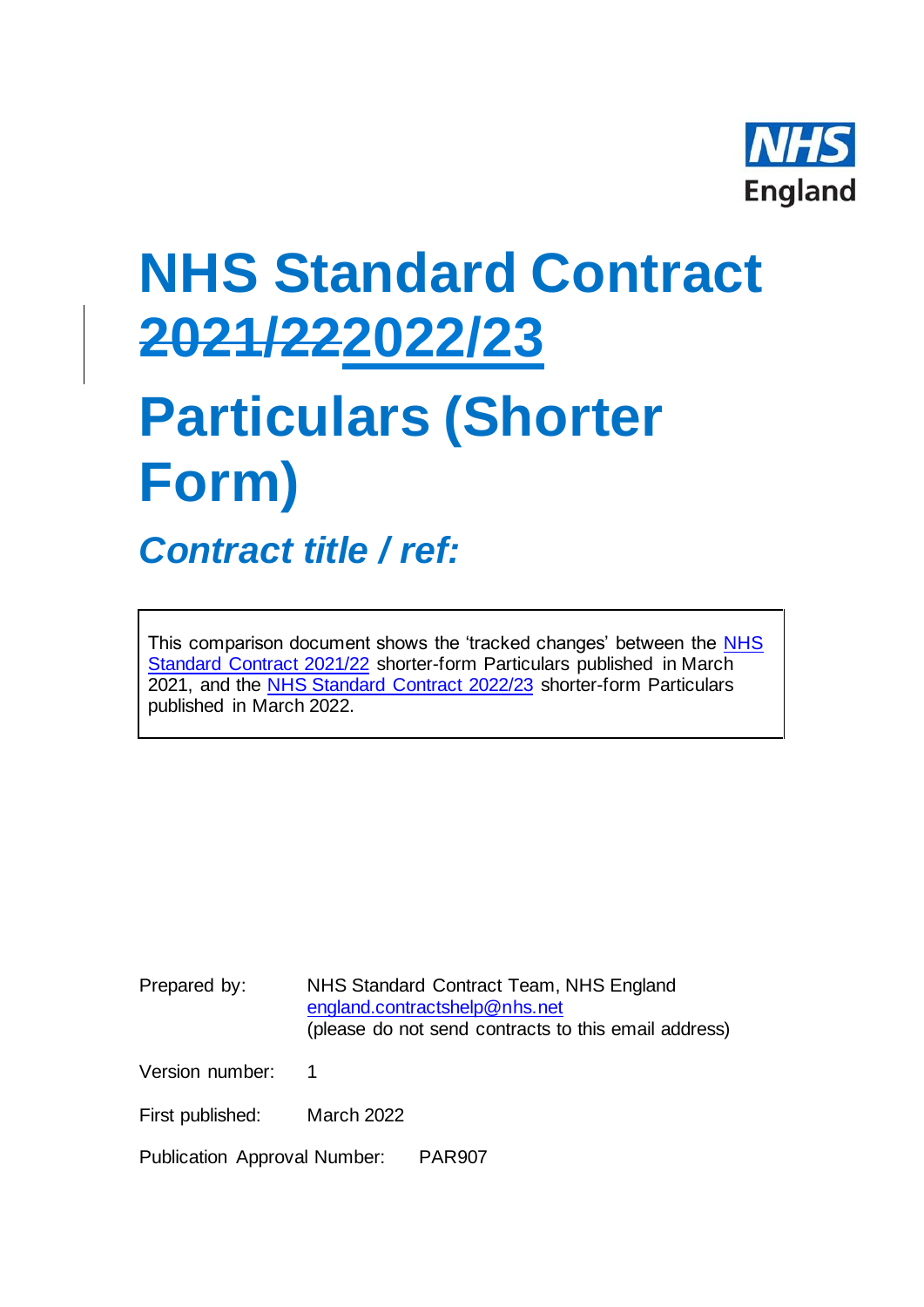| <b>Contract Reference</b>                                                                                                                                                                 |                                                                                            |
|-------------------------------------------------------------------------------------------------------------------------------------------------------------------------------------------|--------------------------------------------------------------------------------------------|
| <b>DATE OF CONTRACT</b>                                                                                                                                                                   |                                                                                            |
| <b>SERVICE COMMENCEMENT DATE</b>                                                                                                                                                          |                                                                                            |
| <b>CONTRACT TERM</b>                                                                                                                                                                      | [] years/months commencing<br>[(or as extended in accordance<br>with Schedule 1C)]         |
| <b>COMMISSIONERS</b><br>Note: contracts signed before the<br>formal establishment of the relevant<br>successor ICB(s) must list and be<br>signed on behalf of the relevant<br><b>CCGs</b> | <b>CCG/ICB (ODS [ ])</b><br>I                                                              |
| <b>CO-ORDINATING Commissioner</b><br>See GC10                                                                                                                                             | ſ<br>1                                                                                     |
| <b>PROVIDER</b>                                                                                                                                                                           | $J(ODS[$ $])$<br>Principal and/or registered office<br>address:<br>[Company number: [<br>1 |

 $\overline{1}$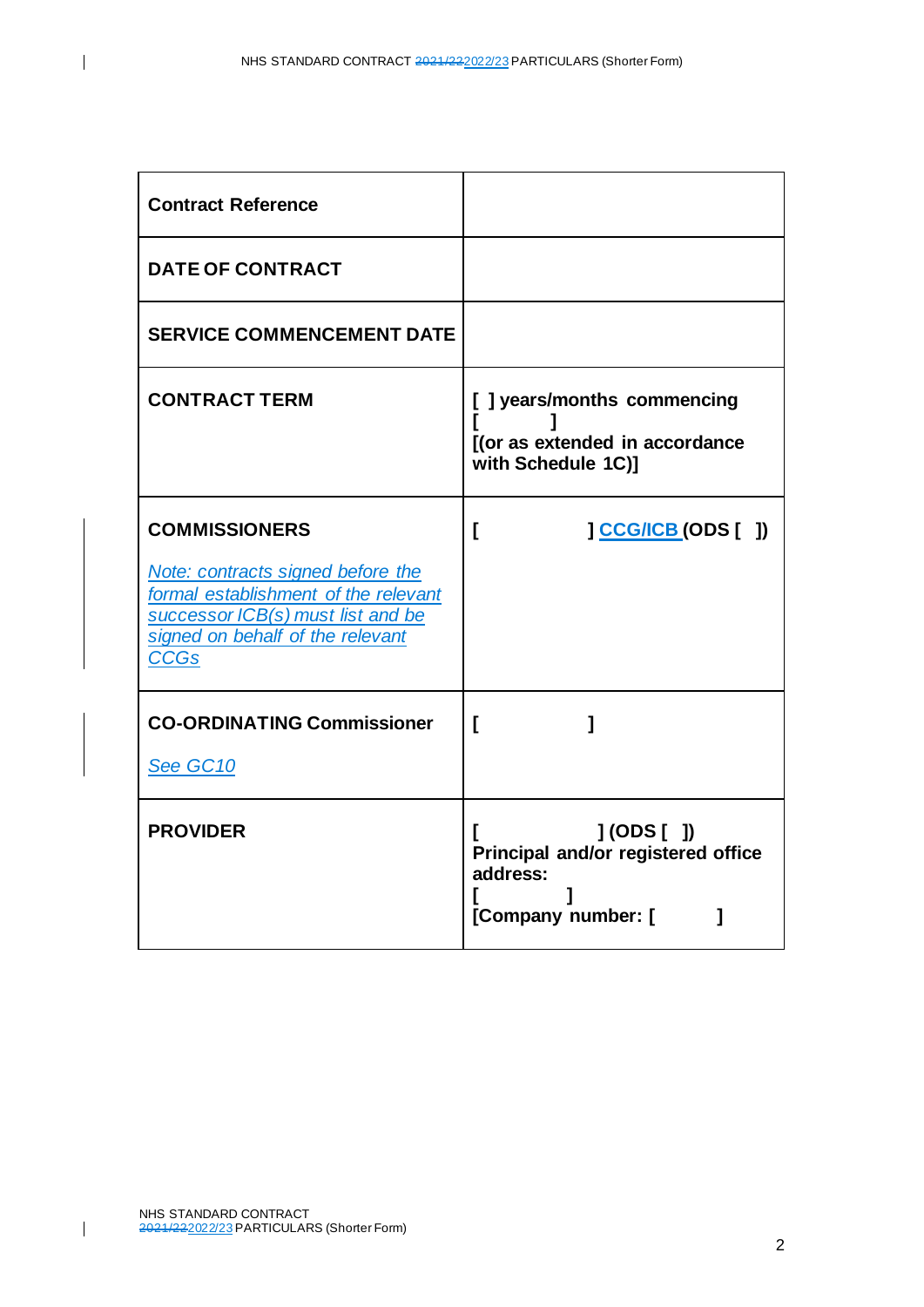# **CONTENTS**

# **PARTICULARS**

# **SCHEDULES**

 $\overline{1}$ 

# **SCHEDULE 1 – SERVICE COMMENCEMENT AND CONTRACT TERM**

(Schedule 1B Intentionally Omitted)

- A. Conditions Precedent
- C. Extension of Contract Term

# **SCHEDULE 2 – THE SERVICES** (Schedule 2C, 2E, 2F, 2H, 2I Intentionally Omitted)

- A. Service Specifications
- Ai. Service Specifications Enhanced Health in Care Homes
- B. Indicative Activity Plan
- D. Essential Services
- G. Other Local Agreements, Policies and Procedures
- J. Transfer of and Discharge from Care Protocols
- K. Safeguarding Policies and Mental Capacity Act Policies

# **SCHEDULE 3 – PAYMENT**

- A. Local Prices
- B. Local Variations
- C. Local Modifications
- D. Expected Annual Contract Values

# **SCHEDULE 4 – LOCAL QUALITY REQUIREMENTS** (Schedule 4B

Intentionally Omitted)

A. Operational Standards and National Quality Requirements C. Local Quality Requirements

# **SCHEDULE 5 – INTENTIONALLY OMITTED**

### **SCHEDULE 6 – CONTRACT MANAGEMENT, REPORTING AND INFORMATION REQUIREMENTS** (Schedules 6B, 6D, 6E Intentionally Omitted)

- A. Reporting Requirements
- C. Incidents Requiring Reporting Procedure
- F. Provider Data Processing Agreement

# **SCHEDULE 7 – PENSIONS**

# **SCHEDULE 8 – TUPE**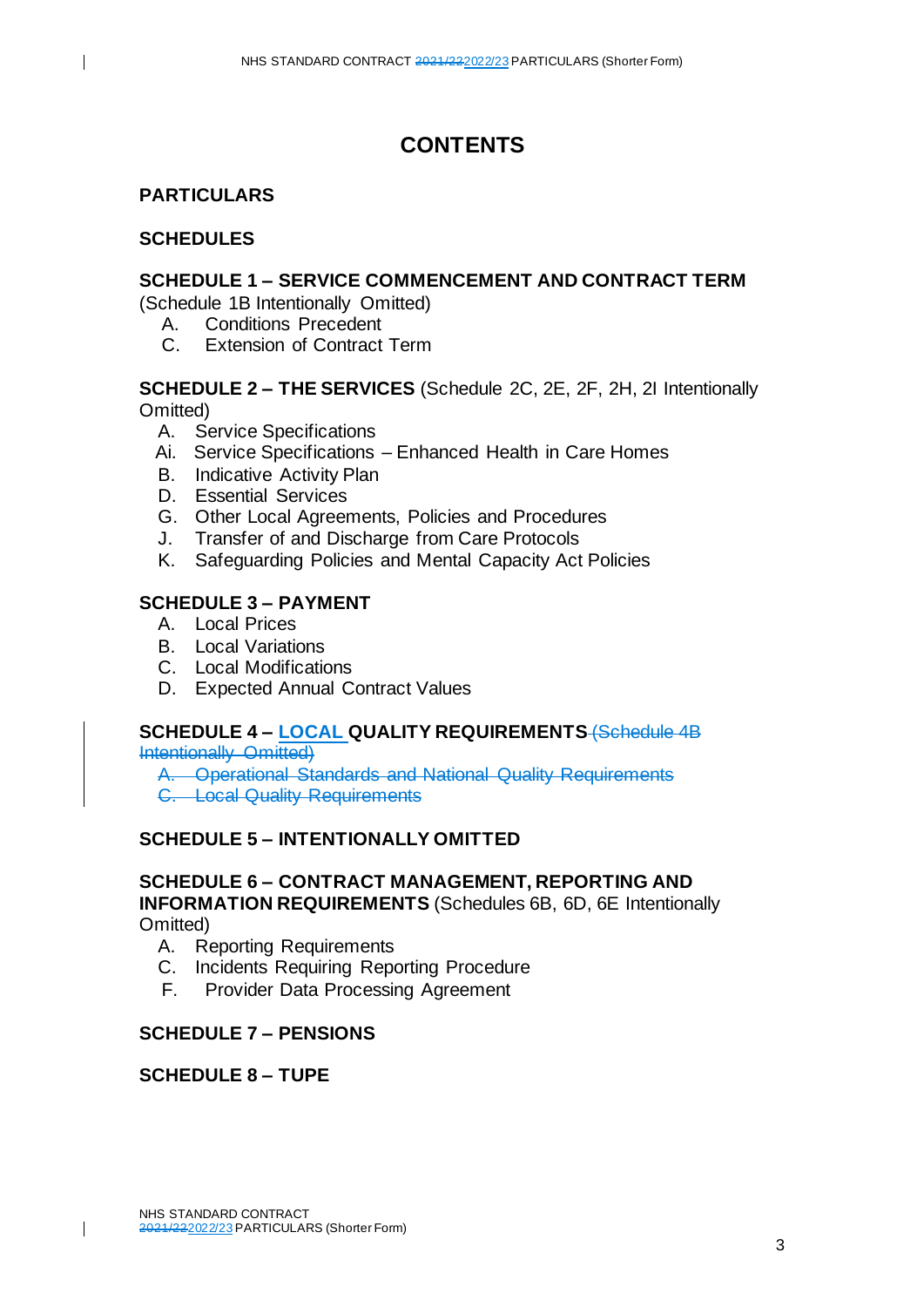# **SERVICE CONDITIONS**

 $\mathbf{I}$ 

# **(Service Conditions 7, 9, 14, 19-20, 22, 26-27, 31 intentionally omitted)**

- SC1 Compliance with the Law and the NHS Constitution
- SC2 Regulatory Requirements
- SC3 Service Standards
- SC4 Co-operation
- SC5 Commissioner Requested Services/Essential Services
- SC6 Choice and Referrals
- SC8 Making Every Contact Count and Self Care
- SC10 Personalised Care-Planning
- SC11 Transfer of and Discharge from Care
- SC12 Communicating With and Involving Service Users, Public and Staff
- SC13 Equity of Access, Equality and Non-Discrimination
- SC15 Urgent Access to Mental Health Care
- SC16 Complaints
- SC17 Services Environment and Equipment
- SC18 Green NHS
- SC21 Infection Prevention and Control
- SC23 Service User Health Records
- SC24 NHS Counter-Fraud Requirements
- SC25 Procedures and Protocols
- SC25 Other Local Agreements, Policies and Procedures
- SC28 Information Requirements
- SC29 Managing Activity and Referrals
- SC30 Emergency Preparedness, Resilience and Response
- SC32 Safeguarding Children and Adults
- SC33 Incidents Requiring Reporting
- SC34 Care of Dying People
- SC35 Duty of Candour
- SC36 Payment Terms
- SC37 Local Quality Requirements

ANNEX A National Quality Requirements

# **GENERAL CONDITIONS**

# **(General Conditions 6-7, 34-35 intentionally omitted)**

- GC1 Definitions and Interpretation
- GC2 Effective Date and Duration
- GC3 Service Commencement
- GC4 Transition Period
- GC5 Staff
- GC8 Review
- GC9 Contract Management
- GC10 Co-ordinating Commissioner and Representatives
- GC11 Liability and Indemnity
- GC12 Assignment and Sub-Contracting
- NHS STANDARD CONTRACT 2021/222022/23PARTICULARS (Shorter Form)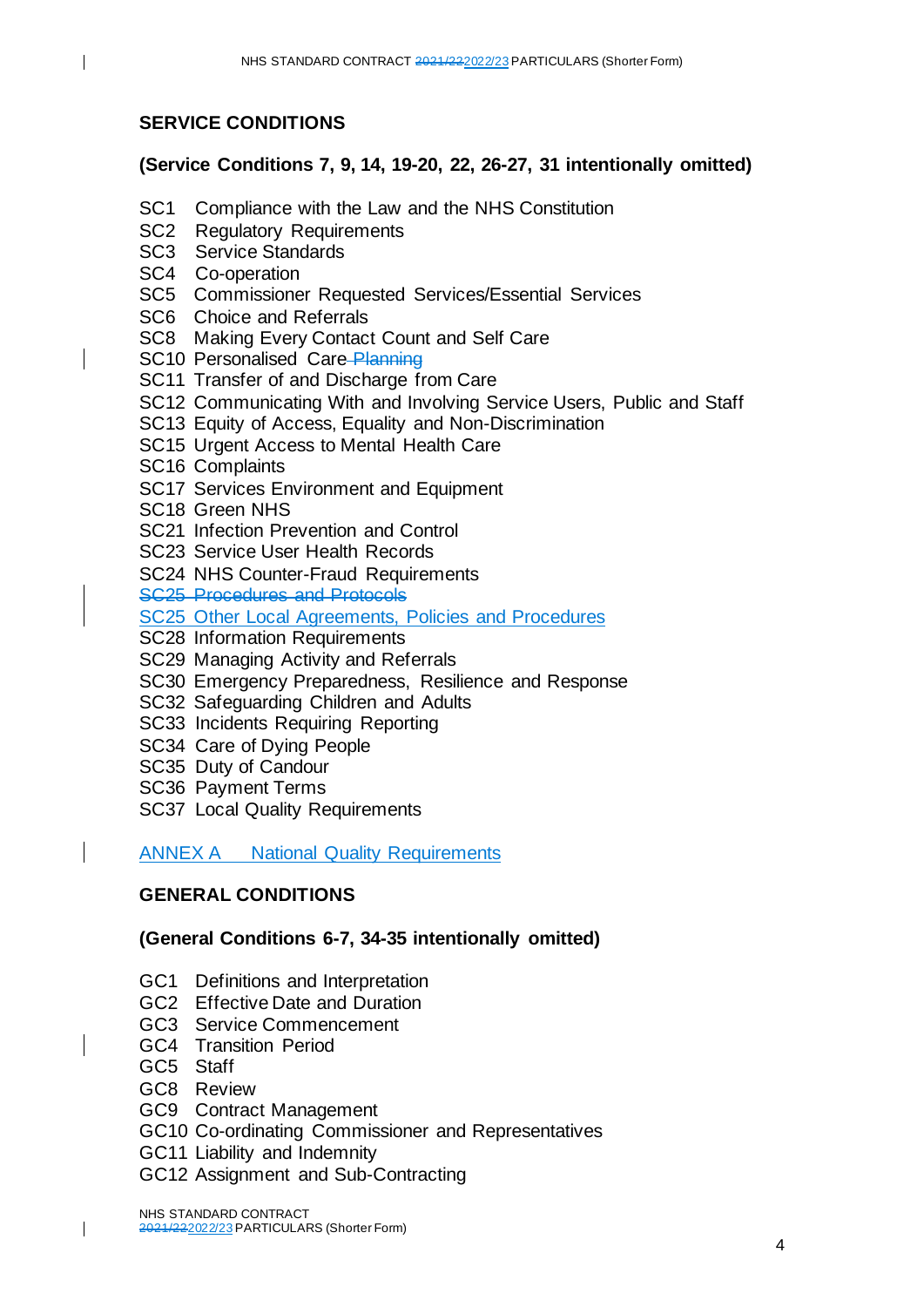- $\overline{1}$
- GC13 Variations
- GC14 Dispute Resolution
- GC15 Governance, Transaction Records and Audit
- GC16 Suspension
- GC17 Termination
- GC18 Consequence of Expiry or Termination
- GC19 Provisions Surviving Termination
- GC20 Confidential Information of the Parties
- GC21 Patient Confidentiality, Data Protection, Freedom of Information and **Transparency**
- GC22 Intellectual Property
- GC23 NHS Identity, Marketing and Promotion
- GC24 Change in Control
- GC25 Warranties
- GC26 Prohibited Acts
- GC27 Conflicts of Interest and Transparency on Gifts and Hospitality
- GC28 Force Majeure
- GC29 Third Party Rights
- GC30 Entire Contract
- GC31 Severability
- GC32 Waiver
- GC33 Remedies
- GC36 Notices
- GC37 Costs and Expenses
- GC38 Counterparts
- GC39 Governing Law and Jurisdiction

#### **Definitions and Interpretation**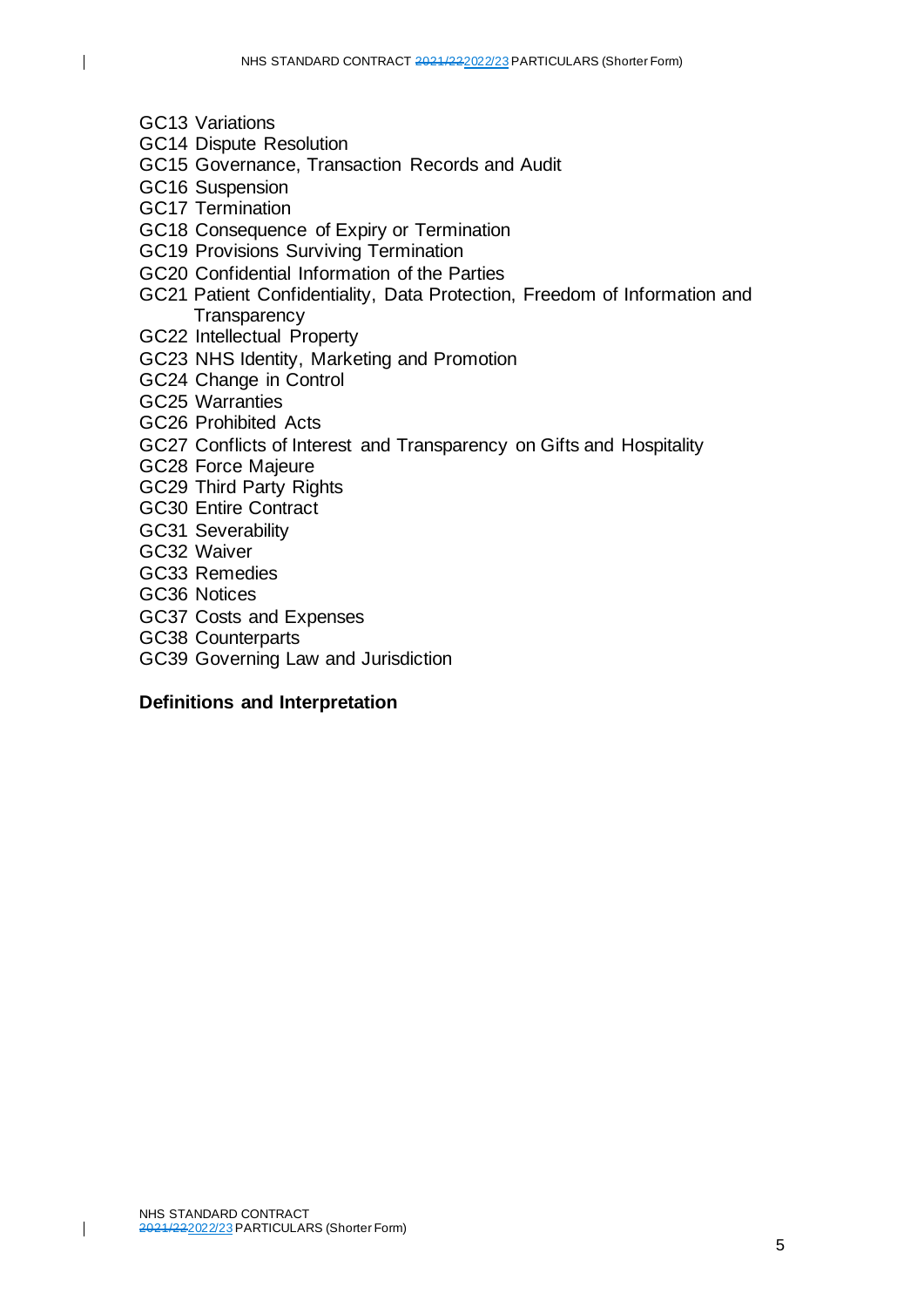# **CONTRACT**

 $\overline{1}$ 

**Contract title:** ……………………………………………………….

**Contract ref:** ……………………………………………………..….

This Contract records the agreement between the Commissioners and the Provider and comprises

#### 1. these **Particulars**;

, 2. the **Service Conditions (Shorter Form)**;

- 3. the **General Conditions (Shorter Form)**,
- 4.1.as completed and agreed by the Parties and as varied from time to time in accordance with GC13 (*Variations*).*)*;
- 2. the **Service Conditions (Shorter Form)**, as published by NHS England from time to time at: [https://www.england.nhs.uk/nhs-standard-contract/](https://www.england.nhs.uk/nhs-standard-contract/;);
- 3. the **General Conditions (Shorter Form)**, as published by NHS England from time to time at:<https://www.england.nhs.uk/nhs-standard-contract/>.

Each Party acknowledges and agrees

(i) that it accepts and will be bound by the Service Conditions and General Conditions as published by NHS England at the date of this Contract, and

(ii) that it will accept and will be bound by the Service Conditions and General Conditions as from time to time updated, amended or replaced and published by, NHS England pursuant to its powers under regulation 17 of the National Health Service Commissioning Board and Clinical Commissioning Groups (Responsibilities and Standing Rules) Regulations 2012, with effect from the date of such publication.

#### **IN WITNESS OF WHICH the Parties have signed this Contract on the date(s) shown below**

| <b>SIGNED by</b>                                                | <b>Signature</b> |
|-----------------------------------------------------------------|------------------|
| [INSERT AUTHORISED SIGNATORY'S<br>NAME] for<br>and on behalf of | <b>Title</b>     |
| [INSERT COMMISSIONER NAME]                                      | <b>Date</b>      |
| [INSERT AS ABOVE FOR EACH COMMISSIONER]                         |                  |
| <b>SIGNED by</b>                                                | <b>Signature</b> |
| [INSERT AUTHORISED<br><b>SIGNATORY'S</b>                        | <b>Title</b>     |
| NHS STANDARD CONTRACT                                           |                  |

NHS STANDARD CONTRACT 2021/222022/23PARTICULARS (Shorter Form)

ı

6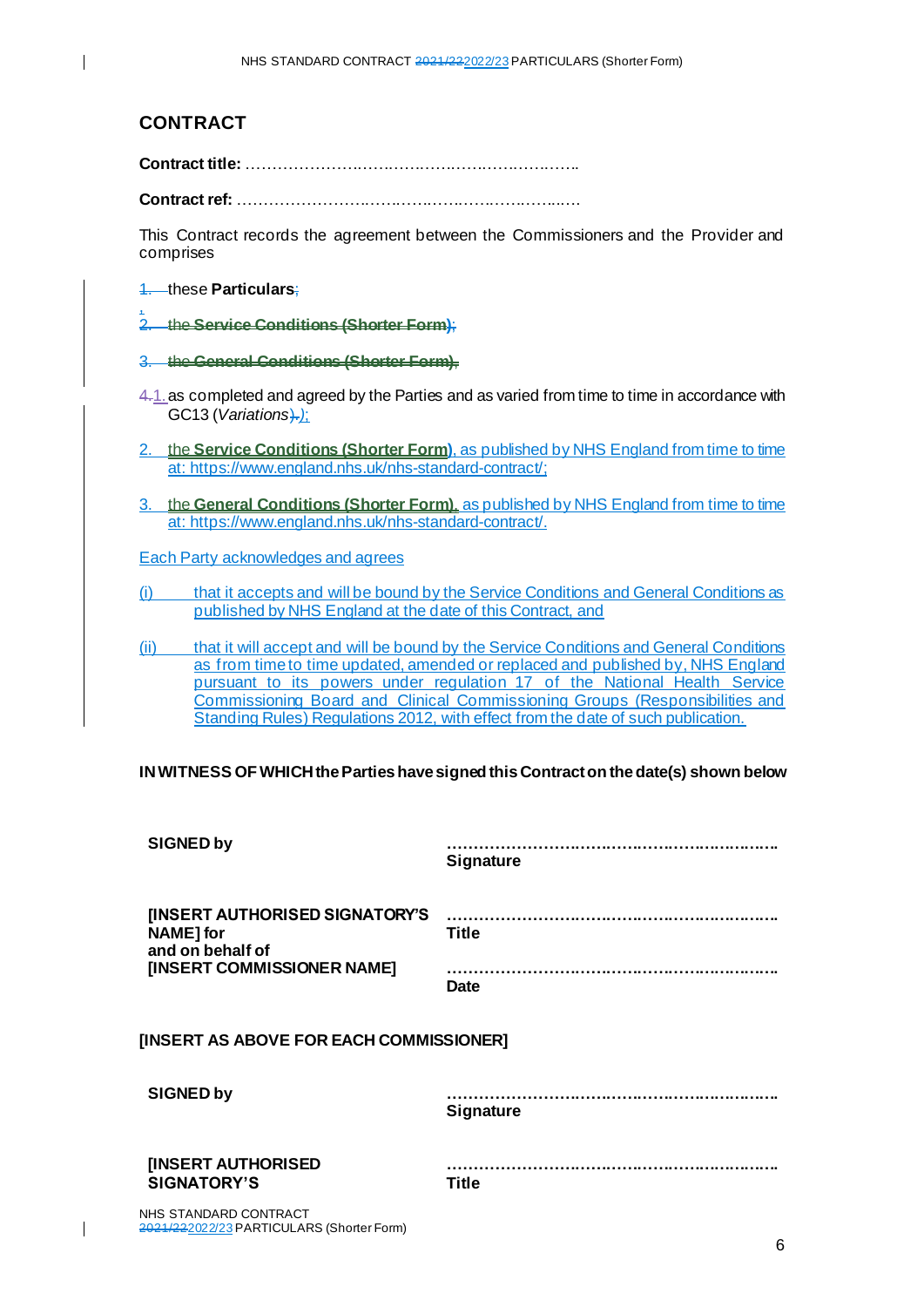$\overline{\phantom{a}}$ 

**SIGNED by ………………………………………………………. Signature**

**NAME] for and on behalf of [INSERT PROVIDER NAME]**

**………………………………………………………. Date**

7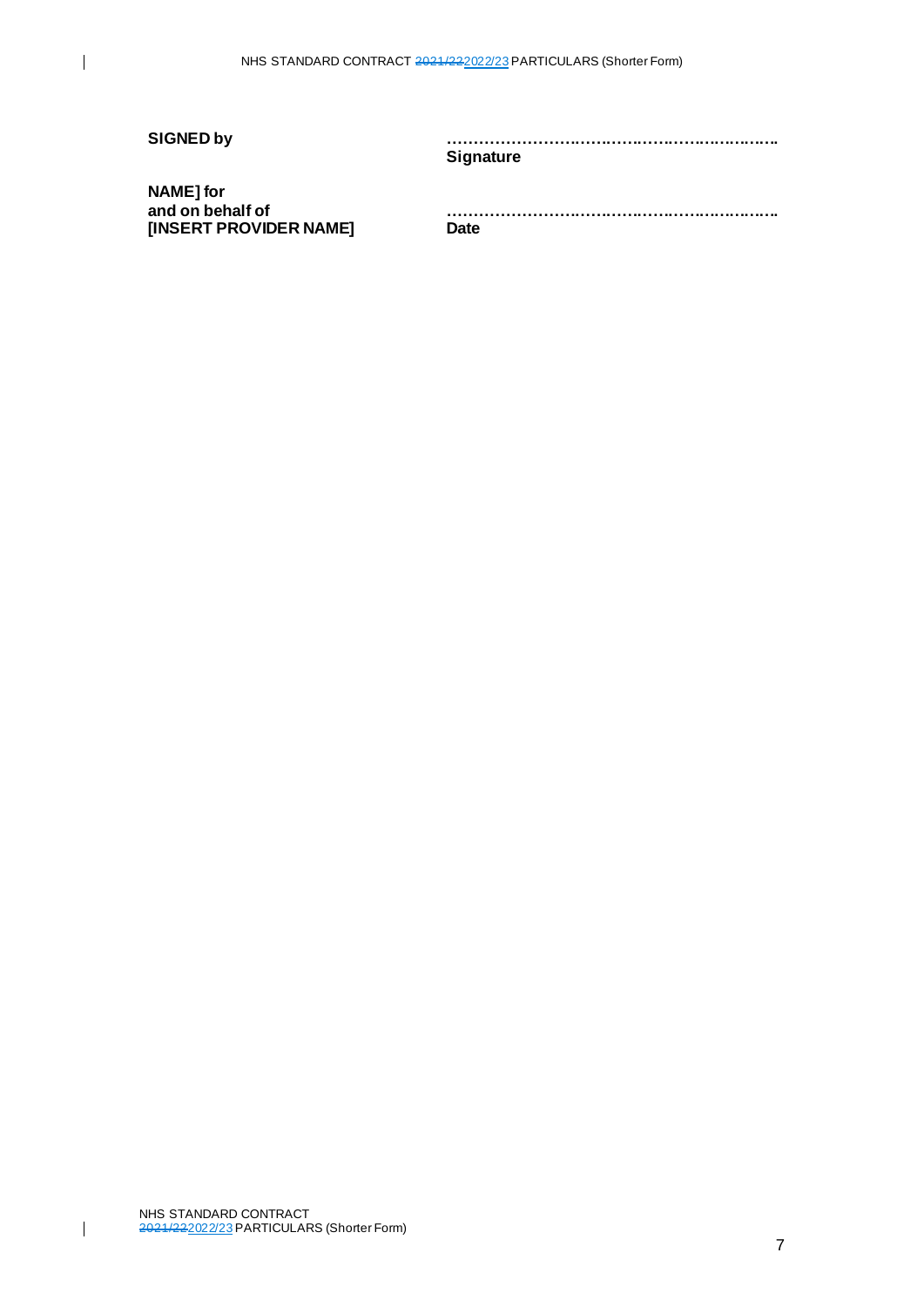$\overline{\phantom{a}}$ 

| SERVICE COMMENCEMENT                                                                   |                                                                                                                                                                                                                                                      |
|----------------------------------------------------------------------------------------|------------------------------------------------------------------------------------------------------------------------------------------------------------------------------------------------------------------------------------------------------|
| <b>AND CONTRACT TERM</b>                                                               |                                                                                                                                                                                                                                                      |
| <b>Effective Date</b>                                                                  | [The date of this Contract] [or as                                                                                                                                                                                                                   |
| See GC2.1                                                                              | specified herel                                                                                                                                                                                                                                      |
| <b>Expected Service Commencement Date</b>                                              |                                                                                                                                                                                                                                                      |
| <b>See GC3.1</b>                                                                       |                                                                                                                                                                                                                                                      |
| <b>Longstop Date</b>                                                                   |                                                                                                                                                                                                                                                      |
| See GC4.1                                                                              |                                                                                                                                                                                                                                                      |
| <b>Service Commencement Date</b>                                                       |                                                                                                                                                                                                                                                      |
| <b>Contract Term</b>                                                                   | ] years/months commencing<br>[(or as extended in accordance with<br>Schedule 1C)]                                                                                                                                                                    |
| <b>OptionCommissioner option to extend</b><br><b>Contract Term</b>                     | YES-INO                                                                                                                                                                                                                                              |
| See Schedule 1C, which applies only if YES<br>is indicated here                        |                                                                                                                                                                                                                                                      |
| Notice Period (for termination under [<br>GC17.2)                                      | I months                                                                                                                                                                                                                                             |
|                                                                                        |                                                                                                                                                                                                                                                      |
| <b>SERVICES</b>                                                                        |                                                                                                                                                                                                                                                      |
| <b>Service Categories</b>                                                              | Indicate all categories of service<br>which the Provider is<br>commissioned to provide under<br>this Contract.<br>Note that certain provisions of the Service<br><b>Conditions and Annex A to the Service</b><br>Conditions apply in respect of some |
| <b>Continuing Healthcare Services</b>                                                  | service categories but not others.                                                                                                                                                                                                                   |
| (including continuing care for children)<br>(CHC)                                      |                                                                                                                                                                                                                                                      |
| <b>Community Services (CS)</b>                                                         |                                                                                                                                                                                                                                                      |
| Diagnostic, Screening and/or Pathology                                                 |                                                                                                                                                                                                                                                      |
| Services (D)                                                                           |                                                                                                                                                                                                                                                      |
| <b>End of Life Care Services (ELC)</b><br><b>Mental Health and Learning Disability</b> |                                                                                                                                                                                                                                                      |
| <b>Services (MH)</b>                                                                   |                                                                                                                                                                                                                                                      |
| <b>Patient Transport Services (PT)</b>                                                 |                                                                                                                                                                                                                                                      |
| <b>Co-operation with PCN(s) in service models</b>                                      |                                                                                                                                                                                                                                                      |
| <b>Enhanced Health in Care Homes</b>                                                   | <b>YES/NO</b>                                                                                                                                                                                                                                        |
| <b>Service Requirements</b><br><b>Essential Services (NHS Trusts only)</b>             |                                                                                                                                                                                                                                                      |

NHS STANDARD CONTRACT

 $\overline{\phantom{a}}$ 

2021/222022/23PARTICULARS (Shorter Form)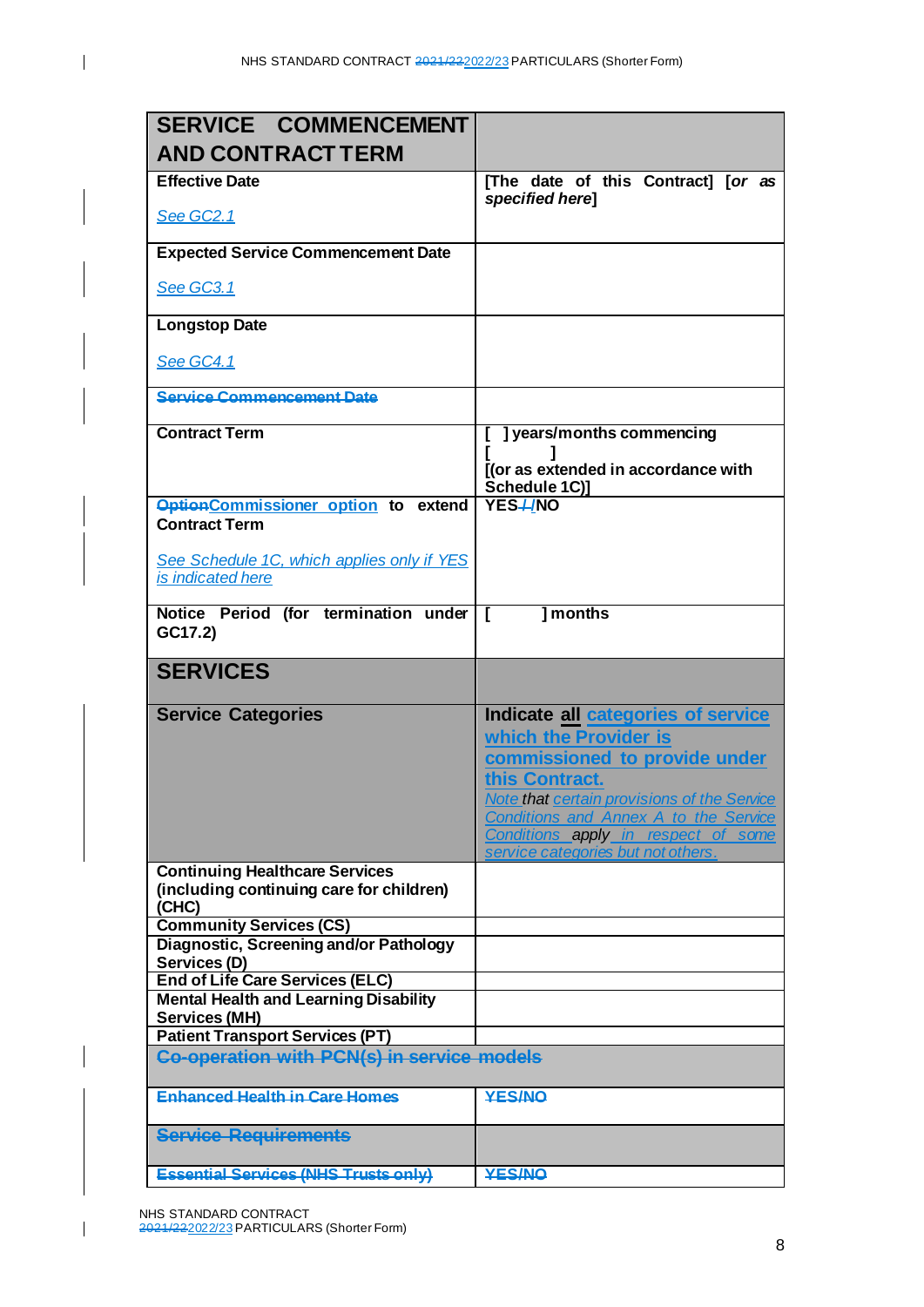| Is the Provider acting as a Data Processor<br>on behalf of one or more Commissioners<br>for the purposes of the Contract?     | <b>YES/NO</b>                    |
|-------------------------------------------------------------------------------------------------------------------------------|----------------------------------|
|                                                                                                                               |                                  |
| <b>PAYMENT</b>                                                                                                                |                                  |
| National Prices apply to some or all<br>Services (including where subject to Local<br><b>Modification or Local Variation)</b> | <b>YES/NO</b>                    |
| <b>Local Prices apply to some or all Services</b>                                                                             | <b>YES/NO</b>                    |
| <b>Expected Annual Contract Value agreed</b>                                                                                  | <b>YES/NO</b>                    |
| <b>GOVERNANCE AND</b><br><b>REGULATORY</b>                                                                                    |                                  |
| <b>Provider's Nominated Individual</b>                                                                                        | L<br>Email: [<br>Tel:            |
| <b>Provider's Information Governance Lead</b>                                                                                 | $\mathbf{r}$<br>Email: [<br>Tel: |
| Provider's Data Protection Officer (if   [<br>required by Data Protection Legislation)                                        | Email: [<br>Tel:                 |
| <b>Provider's Caldicott Guardian</b>                                                                                          | Email: [<br>Tel: 「               |
| <b>Provider's Senior Information Risk Owner</b>                                                                               | Email: [<br>Tel:                 |
| <b>Provider's Accountable Emergency</b><br><b>Officer</b>                                                                     | I<br>1<br>Email: [<br>Tel:       |
| Provider's Safeguarding Lead (children) /<br>named professional for safeguarding<br>children                                  | Email: [<br>Tel:                 |
| Provider's Safeguarding Lead (adults) /<br>named professional for safeguarding<br>adults                                      | f<br>Email: [<br>Tel:            |
| Provider's Child Sexual Abuse and<br><b>Exploitation Lead</b>                                                                 | Email: [<br>Tel:                 |
| Provider's Mental Capacity and Liberty<br><b>Protection Safeguards Lead</b>                                                   | Email: [<br>Tel:                 |

 $\overline{1}$ 

 $\overline{\phantom{a}}$ 

NHS STANDARD CONTRACT

<sup>2021/222022/23</sup>PARTICULARS (Shorter Form)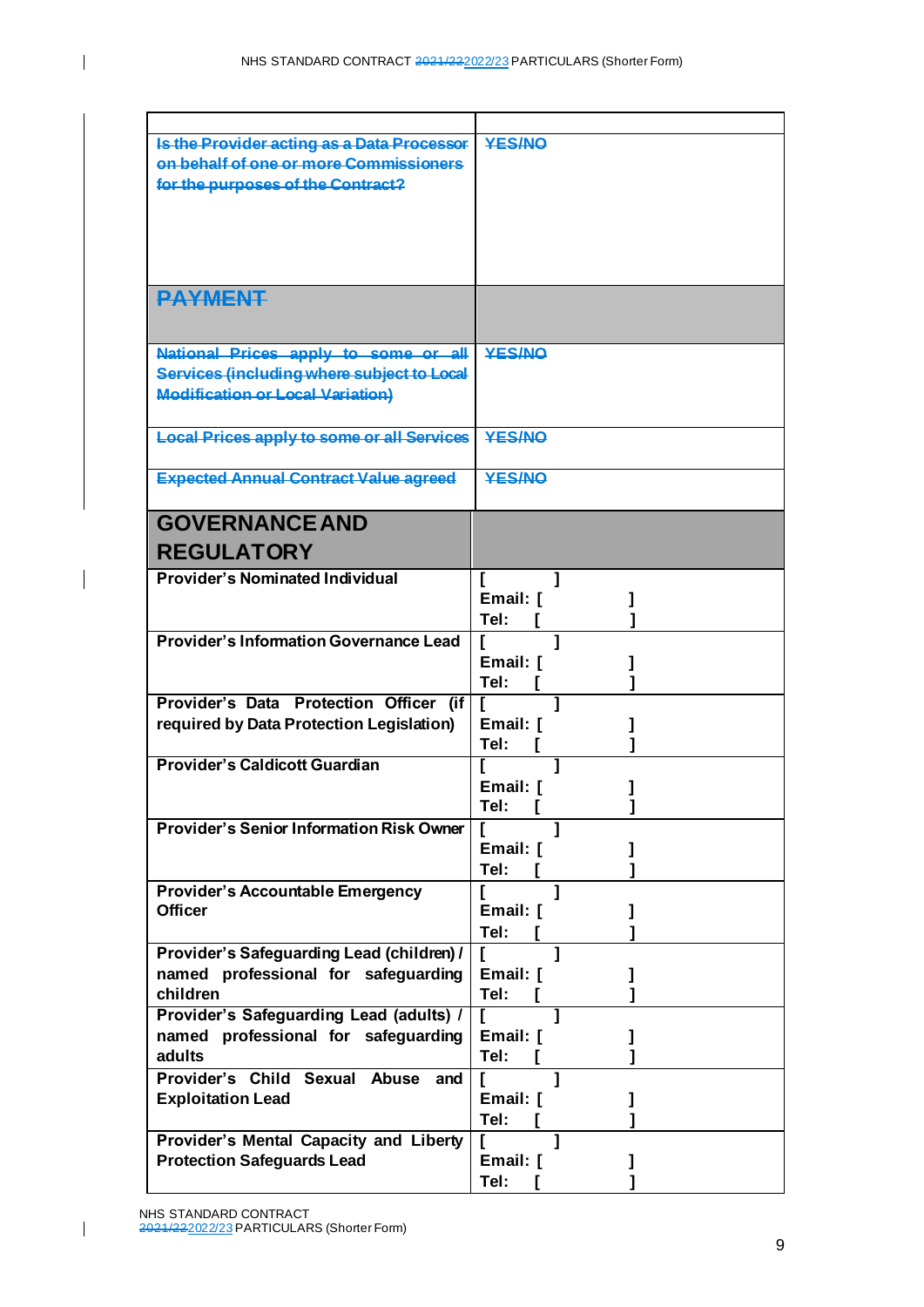| Provider's Freedom To Speak Up          |                                      |
|-----------------------------------------|--------------------------------------|
| Guardian(s)                             | Email: [                             |
|                                         | Tel:                                 |
|                                         |                                      |
| <b>CONTRACT MANAGEMENT</b>              |                                      |
|                                         |                                      |
|                                         |                                      |
| <b>Addresses for service of Notices</b> | <b>Co-ordinating Commissioner:</b> [ |
|                                         | Address: [                           |
|                                         | Email:                               |
| See GC36                                |                                      |
|                                         |                                      |
|                                         | Commissioner: [                      |
|                                         | Address: [                           |
|                                         | Email:                               |
|                                         |                                      |
|                                         | <b>Provider:</b>                     |
|                                         | Address: [                           |
|                                         | Email:                               |
|                                         |                                      |
| <b>Commissioner Representative(s)</b>   |                                      |
|                                         | Address: [                           |
| <b>See GC10.2</b>                       | Email: [                             |
|                                         | Tel: I                               |
| <b>Provider Representative</b>          |                                      |
|                                         | Address: [                           |
| <b>See GC10.2</b>                       | Email: [                             |
|                                         |                                      |
|                                         | Tel: [                               |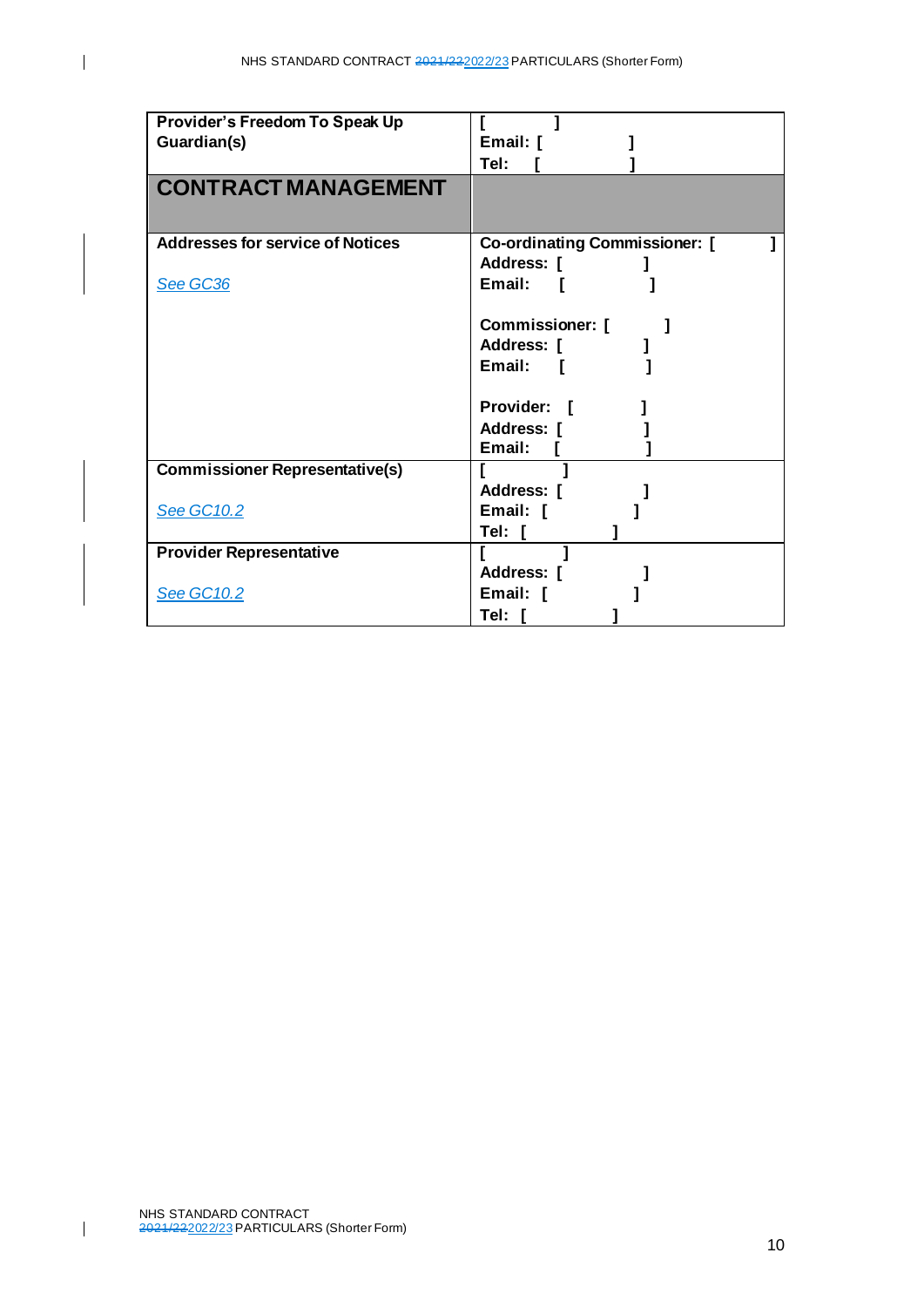# **SCHEDULE 1 – SERVICE COMMENCEMENT AND CONTRACT TERM**

### **A. Conditions Precedent**

The Provider must provide the Co-ordinating Commissioner with the following documents and complete the following actions:

- 1. Evidence of appropriate Indemnity Arrangements
- 2. [Evidence of CQC registration (where required)]
- 3. [Evidence of Monitor'sthe Provider Licence (where required)]
- 4. [Copies of the following Sub-Contracts signed and dated and in a form approved by the Co-ordinating Commissioner] *[LIST ONLY THOSE REQUIRED FOR SERVICE COMMENCEMENT AND NOT PROVIDED ON OR BEFORE THE DATE OF THIS CONTRACT]*
- 5. [Insert text locally as required]

# **C. Extension of Contract Term**

*To be included only in accordance with the Contract Technical Guidance. Either include the text below or delete it and state Not Applicable.*

- 1. [As advertised to all prospective providers during the competitive tendering exercise leading to the award of this Contract], theThe Commissioners may opt to extend the Contract Term by [ ] months/year(s).
- 2. If the Commissioners wish to exercise the option to extend the Contract Term, the Coordinating Commissioner must give written notice to that effect to the Provider no later than [ ] months before the original Expiry Date.
- 3. The option to extend the Contract Term may be exercised:
	- 3.1 only once, and only on or before the date referred to in paragraph 2 above;
	- 3.2 only by all Commissioners; and
	- 3.3 only in respect of all Services
- 4. If the Co-ordinating Commissioner gives notice to extend the Contract Term in accordance with paragraph 2 above, the Contract Term will be extended by the period specified in that notice and the Expiry Date will be deemed to be the date of expiry of that period.

#### **Or**

#### **NOT USED**

 $\overline{\phantom{a}}$ 

ı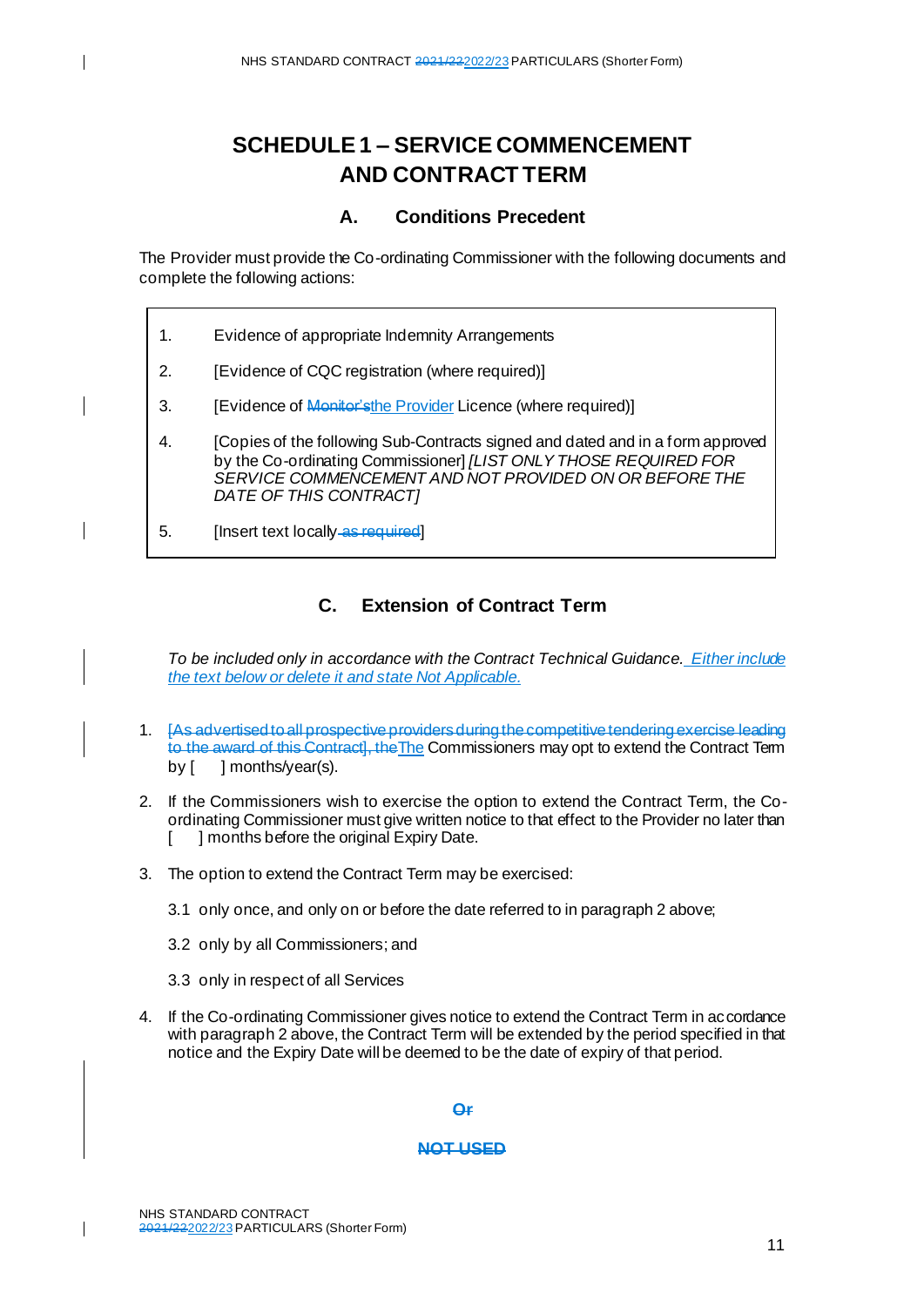$\overline{\phantom{a}}$ 

# **SCHEDULE 2 – THE SERVICES**

# **A. Service Specifications**

# **Insert text locally as required**

NHS STANDARD CONTRACT 2021/222022/23PARTICULARS (Shorter Form)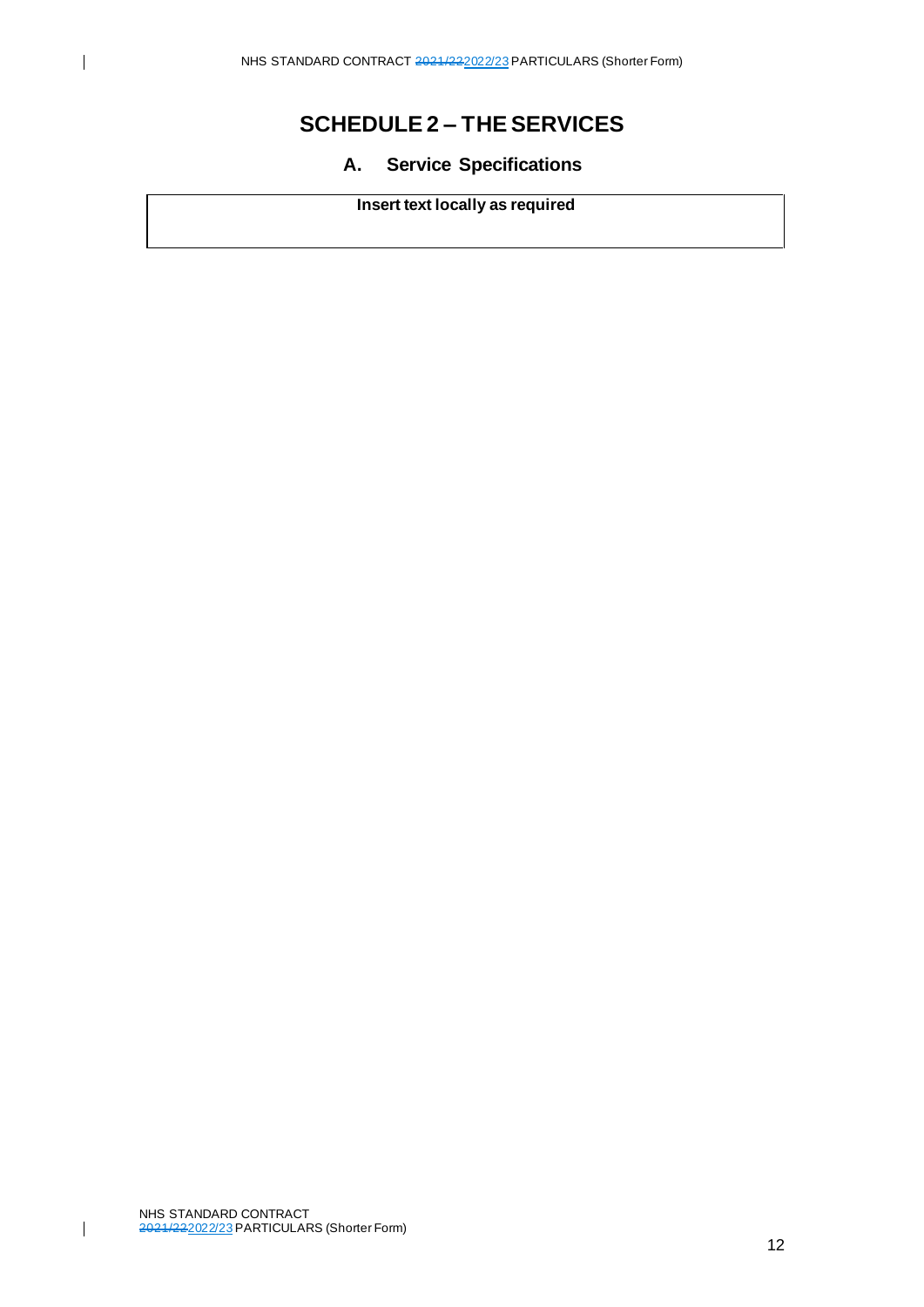$\mathbf{I}$ 

# **SCHEDULE 2 – THE SERVICES**

# **Ai. Service Specifications – Enhanced Health in Care Homes**

*This Schedule will be applicable, and should be included in full, where the Provider has a role in delivering the Enhanced Health in Care Homes care model in collaboration with local PCNs. For other providers, delete the text below and insert Not Applicable.* 

*Indicative requirements marked YES are mandatory requirements for any Provider of community physical and mental health services which is to have a role in the delivery of the EHCH care model.* 

*Indicative requirements marked YES/NO will be requirements for the Provider in question if so agreed locally – so delete as appropriate to indicate requirements which do or do not apply to the Provider.*

| 1.0                                                                                                                                                                                                                                                                                                     | <b>Enhanced Health in Care Homes Requirements</b>                                                                                                                                                                                                                                  |        |  |  |  |
|---------------------------------------------------------------------------------------------------------------------------------------------------------------------------------------------------------------------------------------------------------------------------------------------------------|------------------------------------------------------------------------------------------------------------------------------------------------------------------------------------------------------------------------------------------------------------------------------------|--------|--|--|--|
| 1.1                                                                                                                                                                                                                                                                                                     | Primary Care Networks and other providers with which the Provider must<br>cooperate                                                                                                                                                                                                |        |  |  |  |
|                                                                                                                                                                                                                                                                                                         | ] PCN (acting through lead practice [<br>$1$ /other)<br>] PCN (acting through lead practice [<br>1/other)<br>[other providers]                                                                                                                                                     |        |  |  |  |
| 1.2                                                                                                                                                                                                                                                                                                     | Indicative requirements                                                                                                                                                                                                                                                            |        |  |  |  |
|                                                                                                                                                                                                                                                                                                         | Have in place, by the start of the 2021/22 Contract Year, a list of the care<br>homes for which it is to have responsibility during the 2021/22 Contract<br>Year, agreed with the relevant CCG/ICB as applicable.                                                                  | YES    |  |  |  |
| Have in place, by the start of the 2021/22 Contract Year, a plan for how the<br>service will operate, agreed with the relevant $CCG(s)$ , $/(CB(s))$ as<br>applicable. PCN(s), care homes and other providers [listed above], and<br>abide on an ongoing basis by its responsibilities under this plan. | YES                                                                                                                                                                                                                                                                                |        |  |  |  |
|                                                                                                                                                                                                                                                                                                         | Have in place, by the start of the 2021/22 Contract Year, and maintain in<br>YES<br>operation on an engoing basis, in agreement with the relevant PCN(s) and<br>other providers [listed above]], a multidisciplinary team (MDT) to deliver<br>relevant services to the care homes. |        |  |  |  |
| Have in place, by the start of the 2021/22 Contract Year, and maintain in<br>operation on an ongoing basis, protocols between the care home and with<br>system partners for information sharing, shared care planning, use of<br>shared care records and clear clinical governance.                     | YES.                                                                                                                                                                                                                                                                               |        |  |  |  |
|                                                                                                                                                                                                                                                                                                         | On an ongoing basis from the start of the 2021/22 Contract Year.<br>participate Participate in and support 'home rounds' as agreed with the<br>PCN as part of an MDT.                                                                                                              | YES/NO |  |  |  |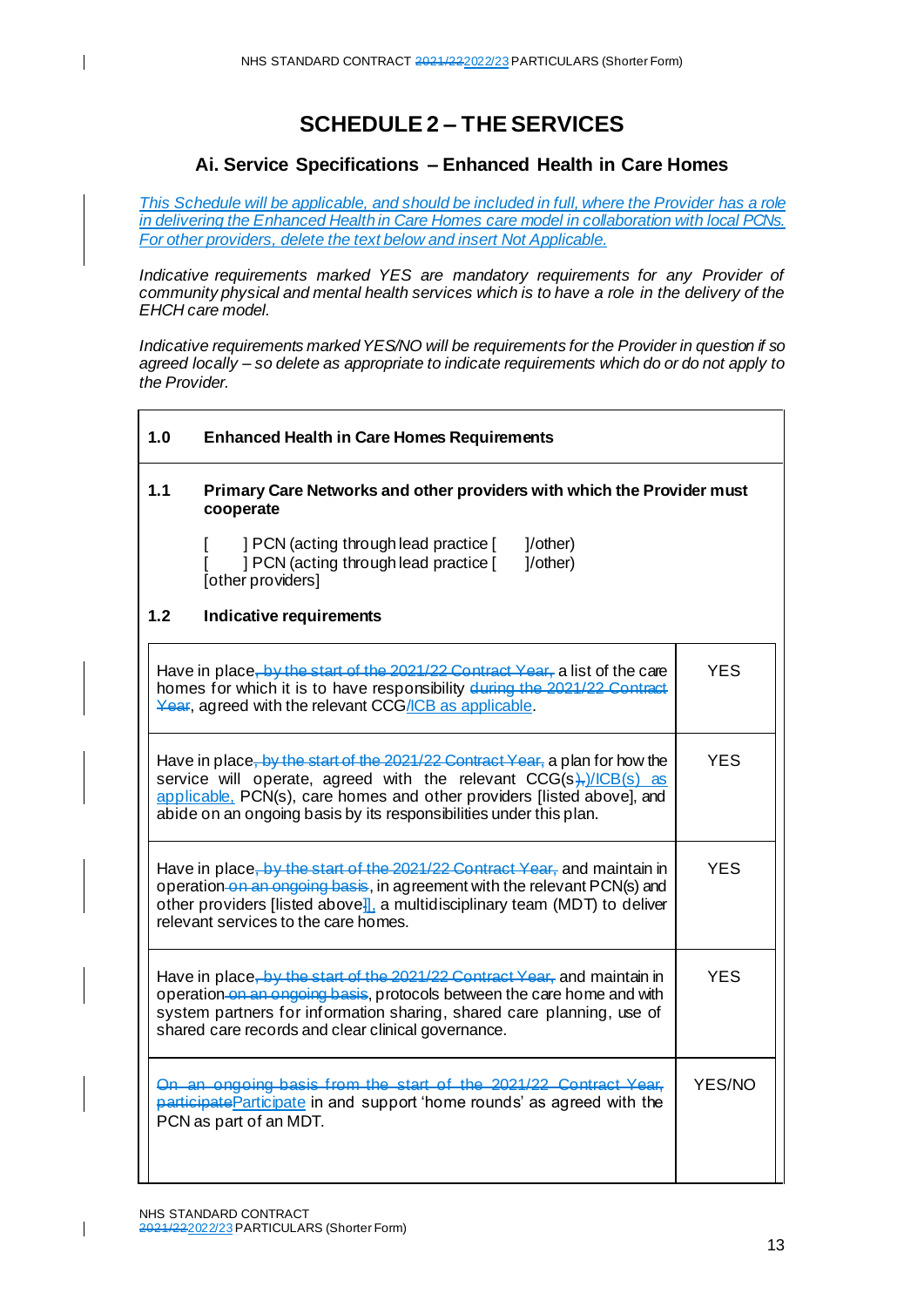| On an ongoing basis from the start of the 2021/22 Contract Year.<br>operateOperate, as agreed with the relevant PCNs, arrangements for the<br>MDT to develop and refresh as required a personalised care and support<br>plan with people living in care homes, with the expectation that all<br>personalised care and support plans will be in digital form with effect from<br>no later than 31 March 2022March 2023 | YES/NO |
|-----------------------------------------------------------------------------------------------------------------------------------------------------------------------------------------------------------------------------------------------------------------------------------------------------------------------------------------------------------------------------------------------------------------------|--------|
| Through these arrangements, the MDT will:                                                                                                                                                                                                                                                                                                                                                                             |        |
| aim for the plan to be developed and agreed with each new resident<br>within seven Operational Days of admission to the home and within<br>seven Operational Days of readmission following a hospital<br>episode (unless there is good reason for a different timescale);                                                                                                                                             |        |
| develop plans with the person and/or their carer;                                                                                                                                                                                                                                                                                                                                                                     |        |
| base plans on the principles and domains of a Comprehensive<br>Geriatric Assessment including assessment of the physical,<br>psychological, functional, social and environmental needs of the<br>person including end of life care needs where appropriate;                                                                                                                                                           |        |
| draw, where practicable, on existing assessments that have taken<br>٠<br>place outside of the home and reflecting their goals; and                                                                                                                                                                                                                                                                                    |        |
| make all reasonable efforts to support delivery of the plan.                                                                                                                                                                                                                                                                                                                                                          |        |
| On an ongoing basis from the start of the 2021/22 Contract Year, work Work<br>with the PCN to identify and/or engage in locally organised shared learning<br>opportunities as appropriate and as capacity allows.                                                                                                                                                                                                     | YES/NO |
| On an ongoing basis from the start of the 2021/22 Contract Year,<br>work Work with the PCN to support discharge from hospital and transfers<br>of care between settings, including giving due regard to NICE Guideline<br>27-(https://www.nice.org.uk/guidance/ng27).                                                                                                                                                 | YES/NO |
| <b>Specific obligations</b><br>1.3                                                                                                                                                                                                                                                                                                                                                                                    |        |
| [To include details of care homes to be served]                                                                                                                                                                                                                                                                                                                                                                       |        |
|                                                                                                                                                                                                                                                                                                                                                                                                                       |        |

 $\overline{\phantom{a}}$ 

 $\overline{\phantom{a}}$ 

 $\overline{\mathbf{I}}$ 

 $\overline{\phantom{a}}$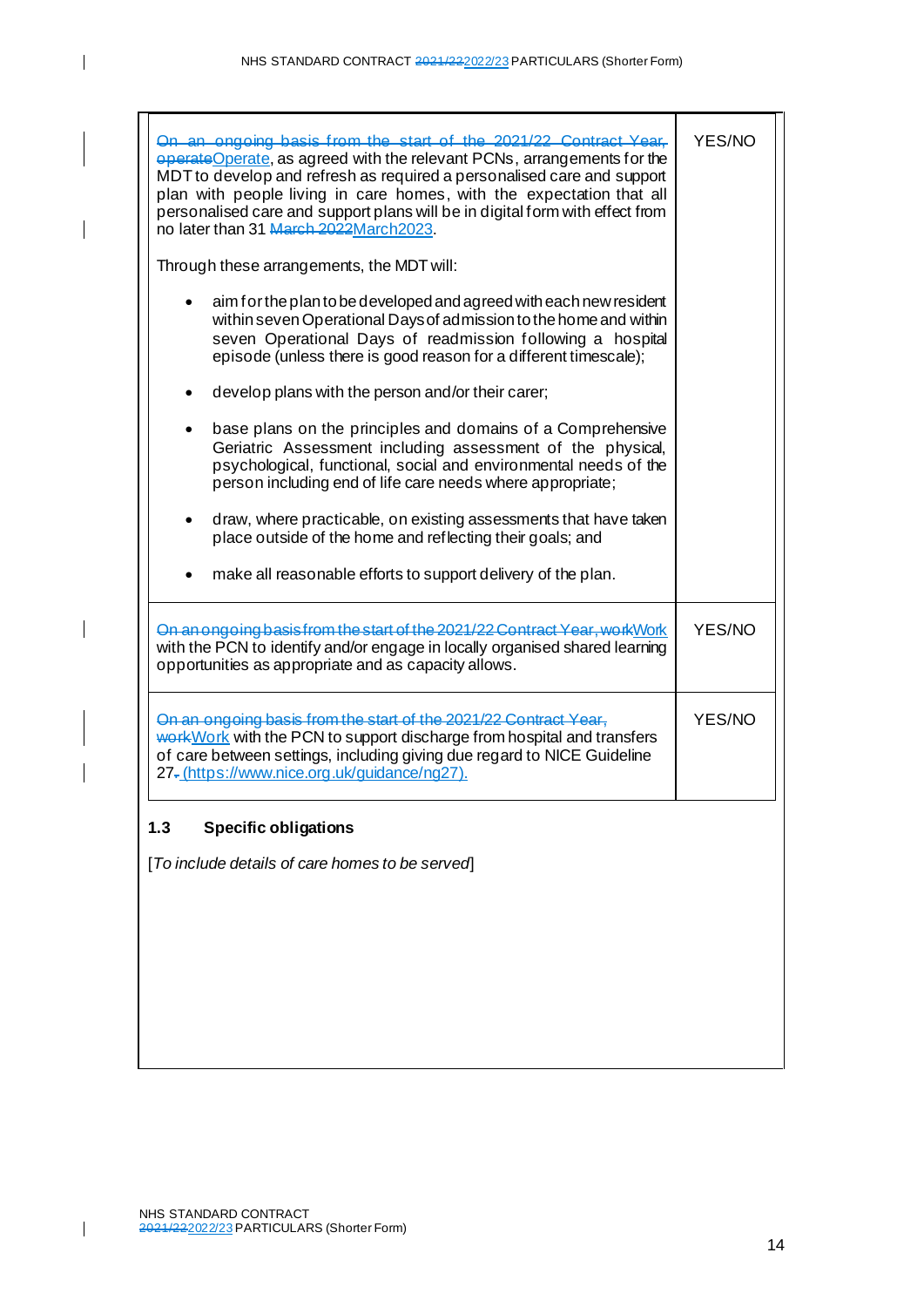# **SCHEDULE 2 – THE SERVICES**

# **B. Indicative Activity Plan**

**Insert text locally in respect of one or more Contract Years, or state Not Applicable**

# **D. Essential Services (NHS Trusts only)**

**Insert text locally or state Not Applicable**

### **G. Other Local Agreements, Policies and Procedures**

**Insert details / web links as required or state Not Applicable**

# **J. Transfer of and Discharge from Care Protocols**

**Insert text locally as required or state Not applicable**

# **K. Safeguarding Policies and Mental Capacity Act Policies**

**Insert text locally as required**

 $\overline{1}$ 

 $\overline{\phantom{a}}$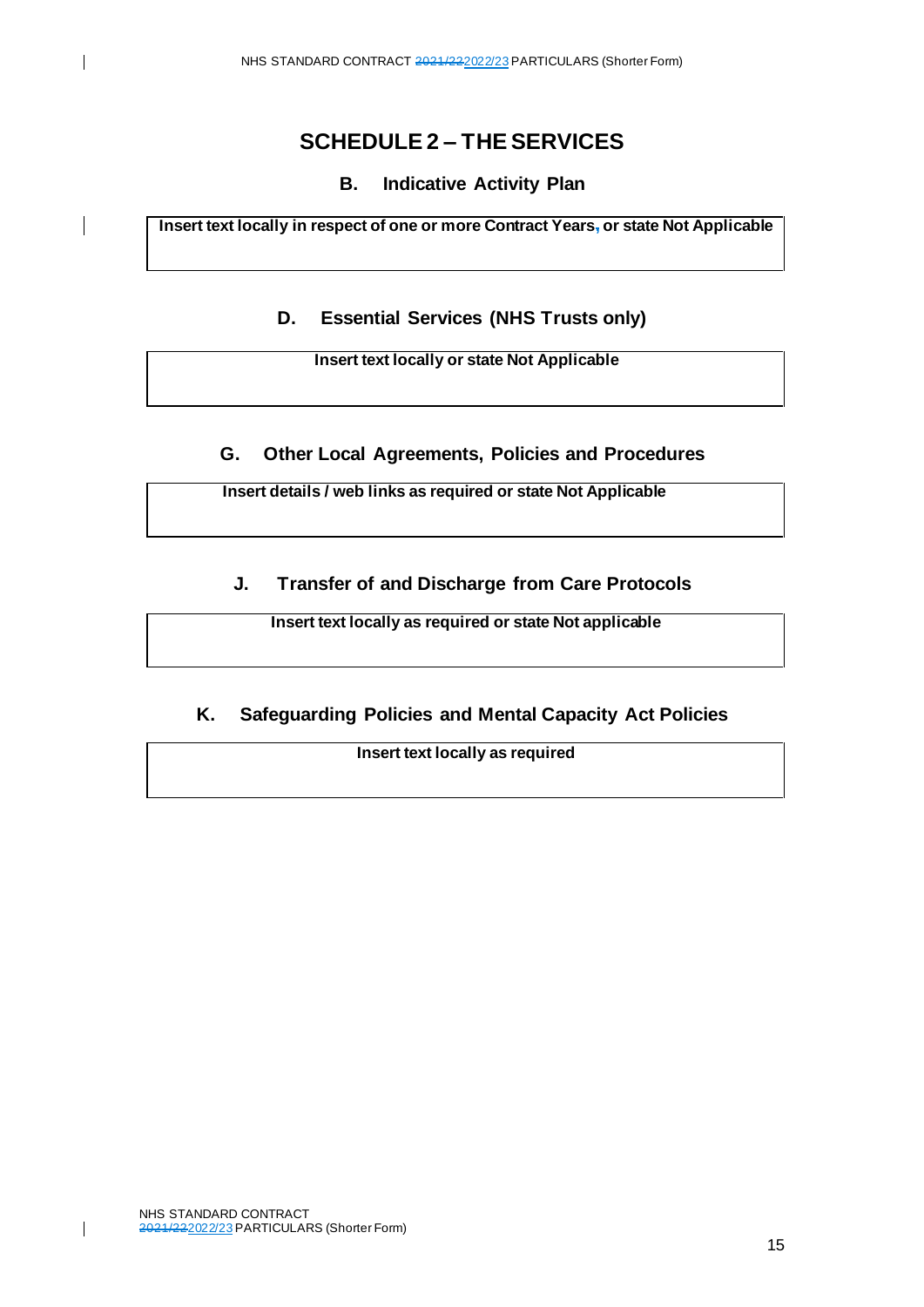# **SCHEDULE 3 – PAYMENT**

#### **A. Local Prices**

**Insert template in respect of any departure from an applicable national currency; insert text and/or attach spreadsheets or documents locally**

#### **B. Local Variations**

*For each Local Variation which has been agreed for this Contract, copy or attach the completed publication template required by NHS ImprovementEngland (available at: [www.england.nhs.uk/pay-syst/national-tariff/locally-determined-prices](http://www.england.nhs.uk/pay-syst/national-tariff/locally-determined-prices)) – or state Not Applicable. Additional locally-agreed detail may be included as necessary by attaching further documents or spreadsheets.*

**Insert template; insert any additional text and/or attach spreadsheets or documents locally – or state Not Applicable**

# **C. Local Modifications**

*For each Local Modification Agreement (as defined in the National Tariff) which applies to this Contract, copy or attach the completed submission template required by NHS ImprovementEngland (available at[:www.england.nhs.uk/pay-syst/national-tariff/locally](http://www.england.nhs.uk/pay-syst/national-tariff/locally-determined-prices)[determined-prices](http://www.england.nhs.uk/pay-syst/national-tariff/locally-determined-prices)). For each Local Modification application granted by NHS ImprovementEngland, copy or attach the decision notice published by NHS ImprovementEngland. Additional locally-agreed detail may be included as necessary by attaching further documents or spreadsheets*.

**Insert template; insert any additional text and/or attach spreadsheets or documents locally – or state Not Applicable**

 $\mathbf{I}$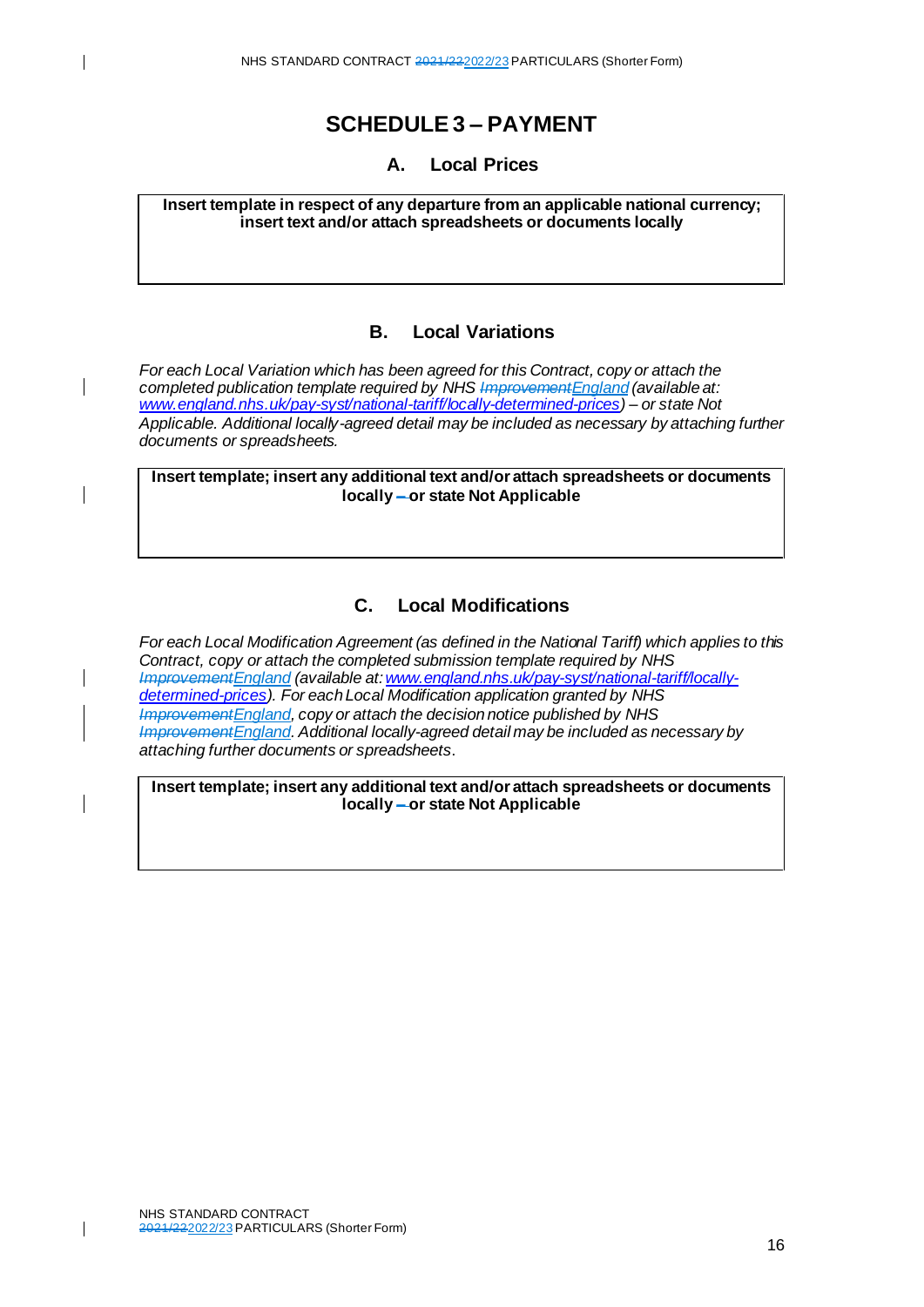# **D. Expected Annual Contract Values**

#### **Insert text locally (for one or more Contract Years) or state Not Applicable**

*(Specify the proportion of the Expected Annual Contract Value to be invoiced each month, in accordance with SC36.21.)*

*(In order to be able to demonstrate compliance with the Mental Health Investment Standard and with national requirements for increased investment in Primary Medical and Community Services, ensure that the indicative values for the relevant services are identified separately below. For guidance Guidance on the definitions which apply in relation to the Mental Health Investment Standard, see is available at [Categories of Mental](https://www.england.nhs.uk/publication/mental-health-investment-standard-mhis-categories-of-mental-health-expenditure/)  [Health Expenditurehttps://www.england.nhs.uk/publication/mental-health-investment](https://www.england.nhs.uk/publication/mental-health-investment-standard-mhis-categories-of-mental-health-expenditure/)[standard-mhis-categories-of-mental-health-expenditure/.](https://www.england.nhs.uk/publication/mental-health-investment-standard-mhis-categories-of-mental-health-expenditure/) Guidance in relation to primary medical and community services will be published as part of the NHS Operational Planning Guidance for 2021/22 in due course.)*

*Guidance on investment in primary and community services will be published separately on [FutureNHS](https://future.nhs.uk/system/login?login=Y) in due course.)*

 $\mathbf{I}$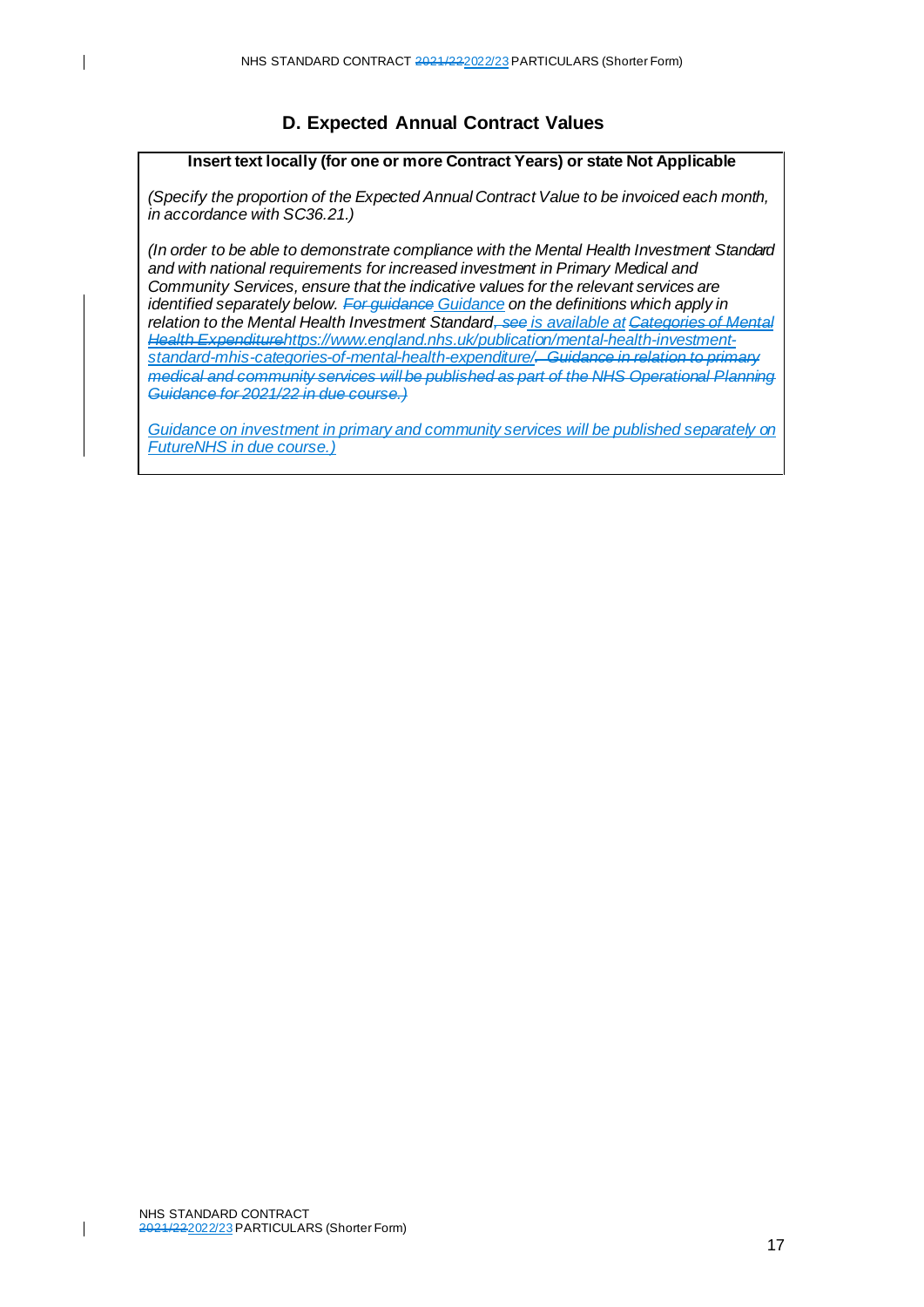# **SCHEDULE 4 – LOCAL QUALITY REQUIREMENTS**

#### **A. Operational Standards and National Quality Requirements**

| <b>Ref</b> | <b>Operational Standards/National</b><br><b>Quality Requirements</b>                                                                                                  | Threshold                                                                                                                                                                 | Guidance on definition                                                                                                                                                                                                     | <b>Pariod over which</b><br>the Standard /<br>Requirement is to<br>be achieved | <b>Applicable</b><br><b>Service</b><br><b>Category</b> |
|------------|-----------------------------------------------------------------------------------------------------------------------------------------------------------------------|---------------------------------------------------------------------------------------------------------------------------------------------------------------------------|----------------------------------------------------------------------------------------------------------------------------------------------------------------------------------------------------------------------------|--------------------------------------------------------------------------------|--------------------------------------------------------|
| E.B.4      | Percentage of Service Heere<br>waiting 6 weeks or more from<br>Referral for a diagnostic test                                                                         | Operating standard of<br>no more than 1%                                                                                                                                  | See Diagnostics Definitions and<br>Diagnostics FAQs at:<br>https://www.england.nhs.uk/statistics/s<br>tatistical-work-areas/diagnostics-<br>waiting-times-and-activity/monthly-<br>diagnostics-waiting-times-and-activity/ | Month                                                                          | CS<br>D                                                |
| E.B.S.3    | The percentage of Service Users<br>under adult mental illness<br>specialties who were followed up<br>within 72 hours of discharge from<br>psychiatric in-patient care | <b>Operating standard of</b><br>80%                                                                                                                                       | <b>See Contract Technical Guidance</b><br>Appendix <sub>2</sub>                                                                                                                                                            | Quarter                                                                        | M <sub>H</sub>                                         |
|            | Duty of candour                                                                                                                                                       | Each failure to notify<br>the Relevant Person of<br>a suspected or actual<br>Notifiable Safety<br>Incident in accordance<br>with Regulation 20 of<br>the 2014 Regulations | See CQC guidance on Regulation 20<br>a₩<br>https://www.cqc.org.uk/guidance-<br>providers/regulations-<br>enforcement/regulation-20-duty-<br><b>Gandour</b>                                                                 | Ongoing                                                                        | Аll                                                    |
| E.H.4      | <b>Early Intervention in Psychosis</b><br>programmes: the percentage of<br>Service Users experiencing a first<br>episode of psychosis or ARMS (at                     | <b>Operating standard of</b><br>60%                                                                                                                                       | See Guidance for Reporting Against<br><b>Access and Waiting Time Standards</b><br>and FAQs Document at:                                                                                                                    | Quarter                                                                        | M <sub>H</sub>                                         |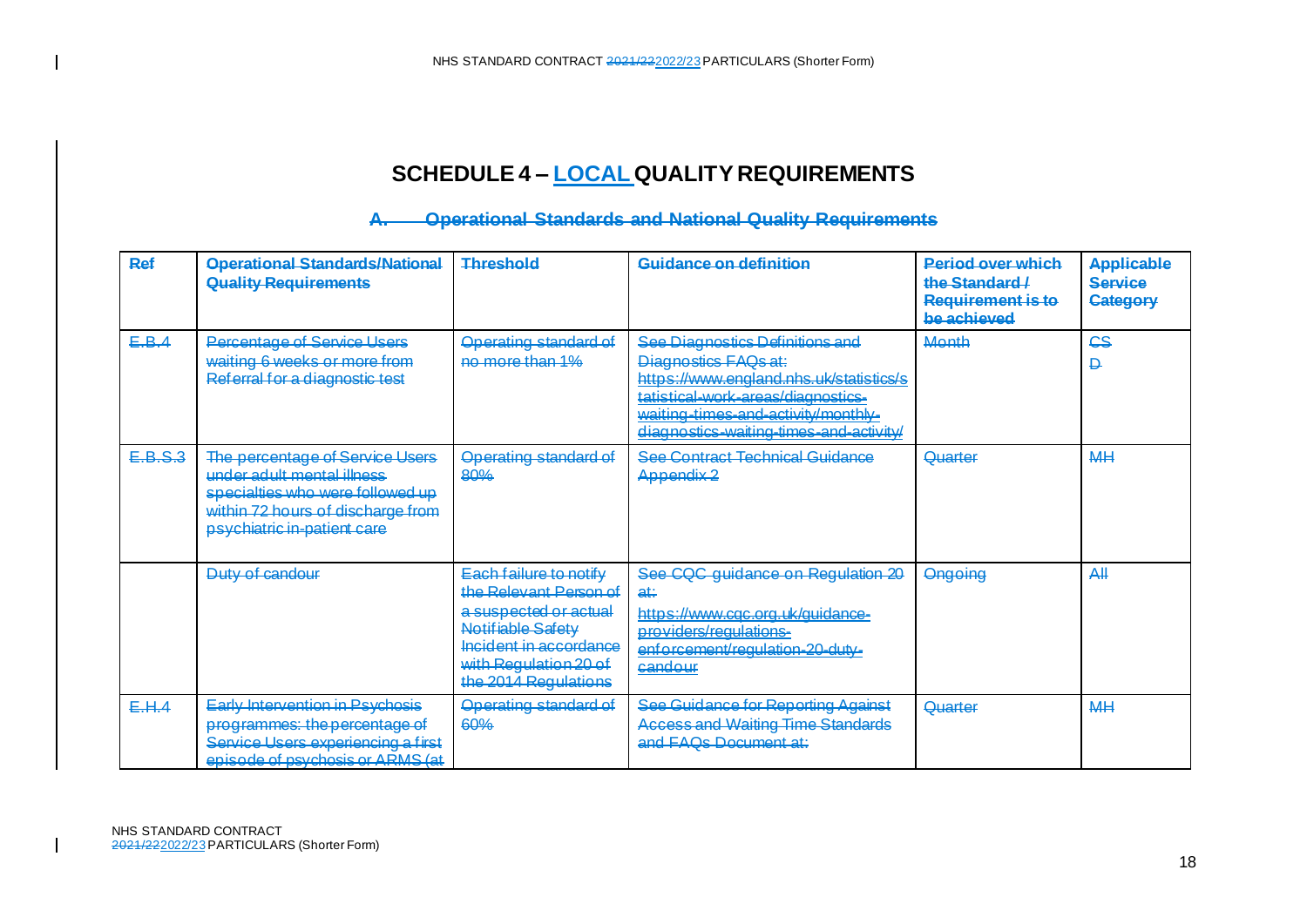| Ref   | <b>Operational Standards/National</b><br><b>Quality Requirements</b>                                                                                                                                                                  | <b>Threshold</b>                    | Guidance on definition                                                                                                                                                      | <b>Period over which</b><br>the Standard /<br><b>Requirement is to</b><br>he achieved | <b>Applicable</b><br><b>Service</b><br>Category |
|-------|---------------------------------------------------------------------------------------------------------------------------------------------------------------------------------------------------------------------------------------|-------------------------------------|-----------------------------------------------------------------------------------------------------------------------------------------------------------------------------|---------------------------------------------------------------------------------------|-------------------------------------------------|
|       | risk mental state) who wait less<br>than two weeks to start a NICE-<br>recommended package of care                                                                                                                                    |                                     | https://www.england.nhs.uk/mental-<br>health/resources/access-waiting-time/                                                                                                 |                                                                                       |                                                 |
| E.H.1 | <b>Improving Access to</b><br>Psychological Therapies (IAPT)<br>programmes: the percentage of<br>Service Users referred to an IAPT<br>programme who wait six weeks or<br>less from referral to entering a<br>COURSe of IAPT treatment | <b>Operating standard of</b><br>75% | See Annex F1, NHS Operational<br><b>Planning and Contracting Guidance</b><br>$2020/21$ at:<br>https://www.england.nhs.uk/operationa<br>-planning-and-contracting/           | Quarter                                                                               | MĦ                                              |
| E.H.2 | <b>Improving Access to</b><br>Psychological Therapies (IAPT)<br>programmes: the percentage of<br>Service Users referred to an IAPT<br>programme who wait 18 weeks or<br>less from referral to entering a<br>course of IAPT treatment  | <b>Operating standard of</b><br>95% | See Annex F1, NHS Operational<br><b>Planning and Contracting Guidance</b><br><del>2020/21 at:</del><br>https://www.england.nhs.uk/operationa<br>I-planning-and-contracting/ | <b>Quarter</b>                                                                        | ΜĦ                                              |

The Provider must report its performance against each applicable Operational Standard and National Quality Requirement through its Service Quality Performance Report, in accordance with Schedule 6A.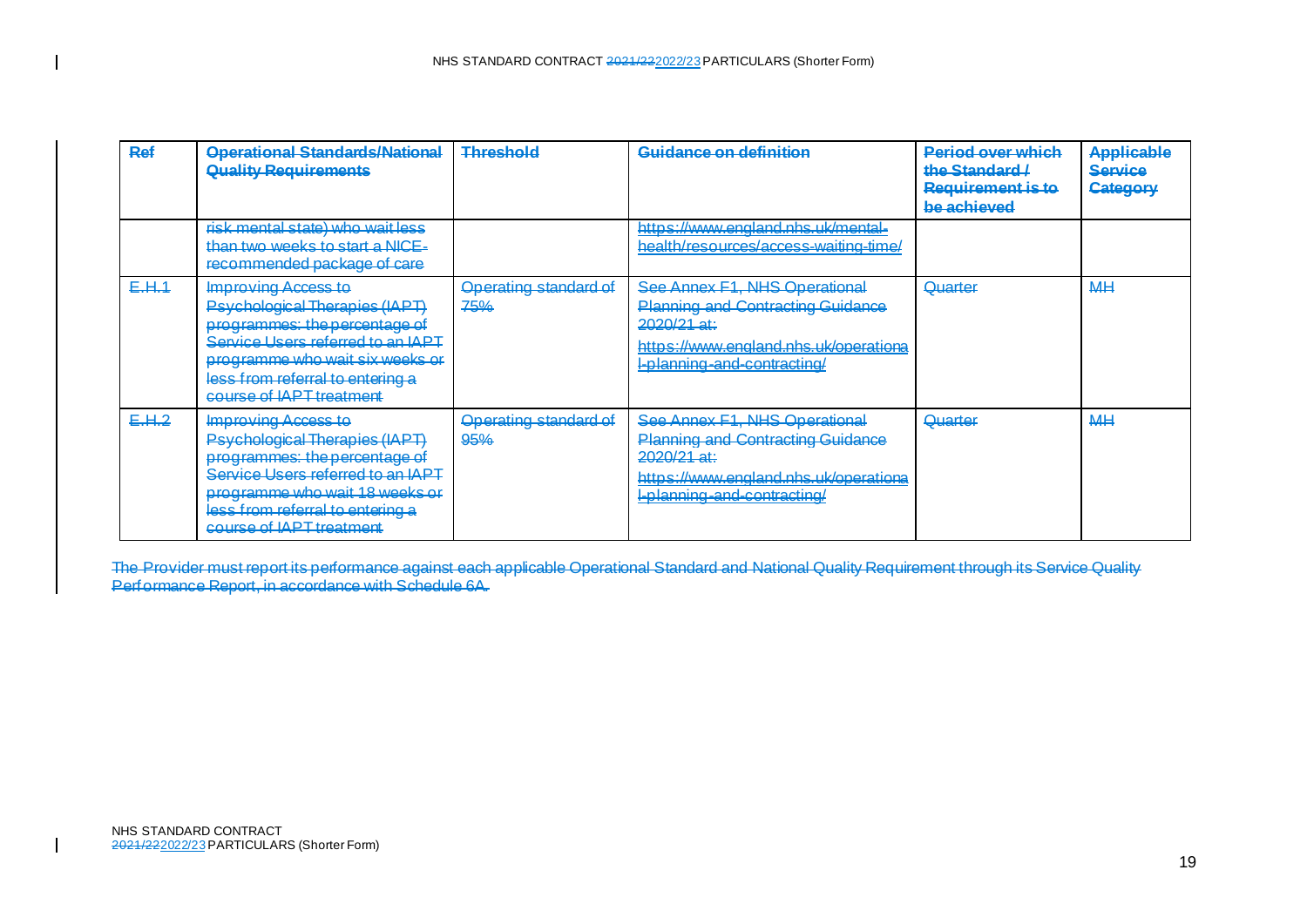# **SCHEDULE 4 – QUALITY REQUIREMENTS**

# **Local Quality Requirements**

| <b>Quality Requirement</b>                                    | Threshold | <b>Method of Measurement</b> | <b>Applicable Service Specification</b> |
|---------------------------------------------------------------|-----------|------------------------------|-----------------------------------------|
| Insert text and/or attach spreadsheet or<br>documents locally |           |                              |                                         |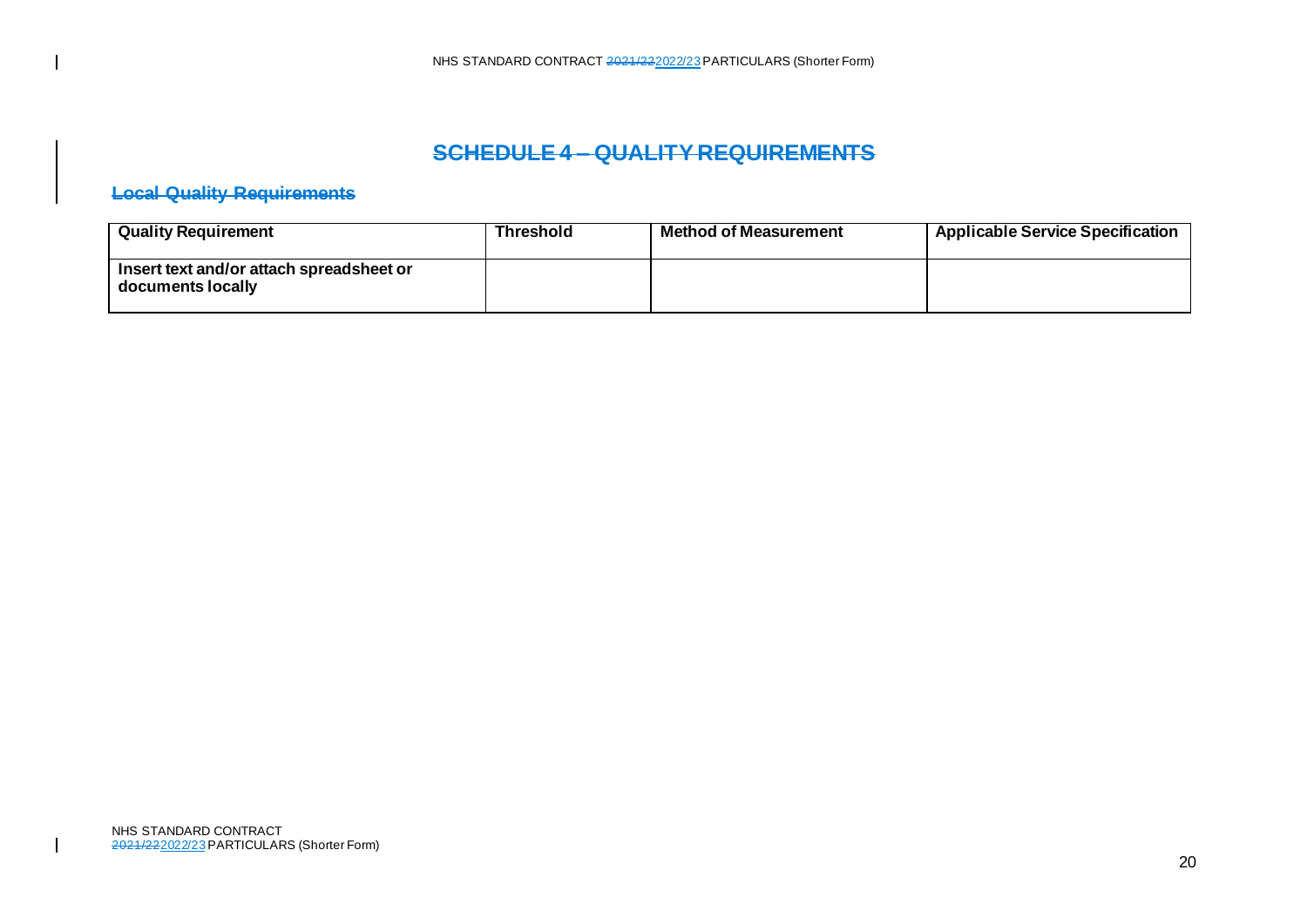# **SCHEDULE 6 – CONTRACT MANAGEMENT, REPORTING AND INFORMATION REQUIREMENTS**

# **A. Reporting Requirements**

|    |                                                                                                                                                                                                                                                                                                                  | <b>Reporting Period</b>                           | <b>Format of Report</b>            | <b>Timing and Method for</b><br>delivery of Report                                                                                                                                                                               |
|----|------------------------------------------------------------------------------------------------------------------------------------------------------------------------------------------------------------------------------------------------------------------------------------------------------------------|---------------------------------------------------|------------------------------------|----------------------------------------------------------------------------------------------------------------------------------------------------------------------------------------------------------------------------------|
|    | <b>National Requirements Reported Centrally</b>                                                                                                                                                                                                                                                                  |                                                   |                                    |                                                                                                                                                                                                                                  |
|    | As specified in the <b>DCBD</b> ata Alliance Partnership Board<br>Schedule of Approved Collections published on the NHS Digital<br>website at https://digital.nhs.uk/isce/publication/nhs-standard-<br>contract-approved-collections<br>where mandated for and as applicable to the Provider and the<br>Services | As set out in relevant Guidance                   | As set out in relevant<br>Guidance | As set out in relevant<br>Guidance                                                                                                                                                                                               |
|    | <b>National Requirements Reported Locally</b>                                                                                                                                                                                                                                                                    |                                                   |                                    |                                                                                                                                                                                                                                  |
| 1. | Activity and Finance Report (note that, if appropriately<br>designed, this report may also serve as the reconciliation<br>account to be sent by the Provider under SC36.22)                                                                                                                                      | [For local agreement, not less<br>than Quarterly] | [For local agreement]              | [For local agreement]                                                                                                                                                                                                            |
| 2. | Service Quality Performance Report, detailing performance<br>against Operational Standards, National Quality<br>Requirements, Local Quality Requirements, Never Events and<br>the duty of candour                                                                                                                | [For local agreement, not less<br>than Quarterly] | [For local agreement]              | [For local agreement]                                                                                                                                                                                                            |
| 3. | Complaints monitoring report, setting out numbers of<br>complaints received and including analysis of key themes in<br>content of complaints                                                                                                                                                                     | [For local agreement, not less<br>than annually]  | [For local agreement]              | [For local agreement]                                                                                                                                                                                                            |
| 4. | Summary report of all incidents requiring reporting                                                                                                                                                                                                                                                              | [For local agreement, not less<br>than annually]  | [For local agreement]              | [For local agreement]                                                                                                                                                                                                            |
|    | <b>Local Requirements Reported Locally</b>                                                                                                                                                                                                                                                                       |                                                   |                                    |                                                                                                                                                                                                                                  |
|    | Insert as agreed locally                                                                                                                                                                                                                                                                                         |                                                   |                                    | The Provider must submit<br>any patient-identifiable data<br>required in relation to Local<br><b>Requirements Reported</b><br>Locally via the Data<br>Landing Portal in<br>accordance with the Data<br>Landing Portal Acceptable |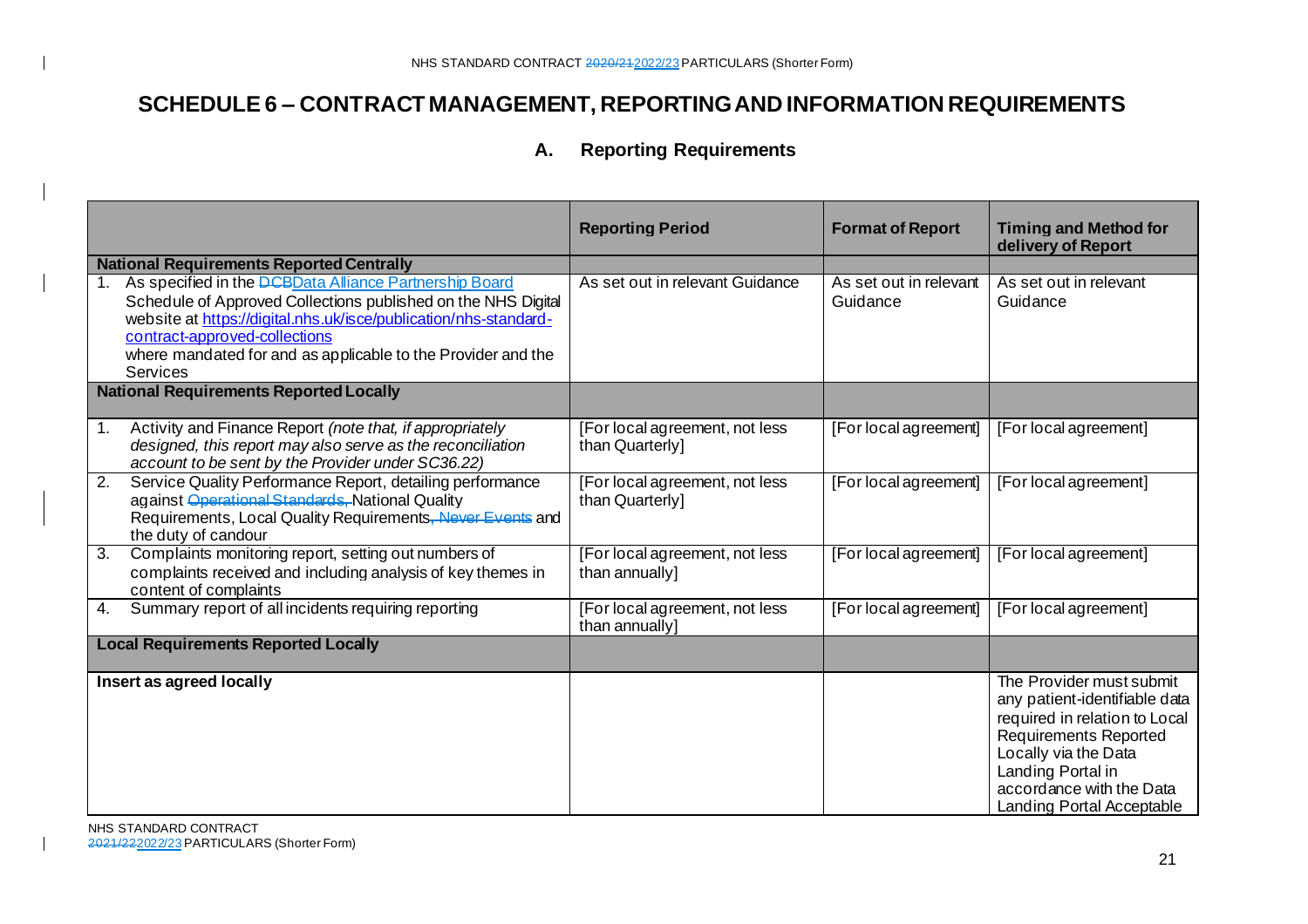| NHS STANDARD CONTRACT 2020/212022/23 PARTICULARS (Shorter Form) |                         |                         |                                                         |  |
|-----------------------------------------------------------------|-------------------------|-------------------------|---------------------------------------------------------|--|
|                                                                 | <b>Reporting Period</b> | <b>Format of Report</b> | Timing and Method for<br>delivery of Report             |  |
|                                                                 |                         |                         | Use Statement.<br>  [Otherwise, for local<br>agreement] |  |

 $\overline{\phantom{a}}$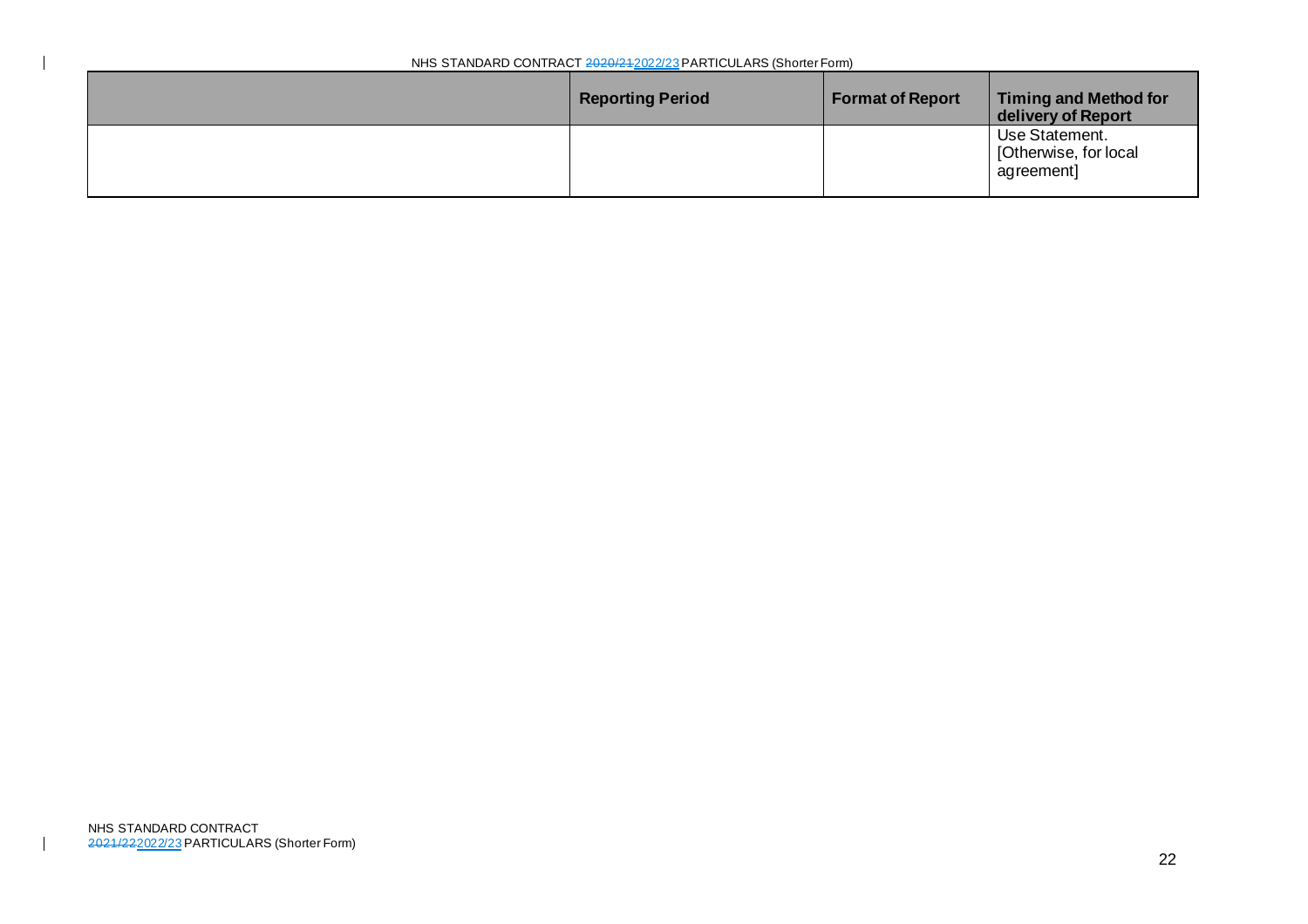# **SCHEDULE 6 – CONTRACT MANAGEMENT, REPORTING AND INFORMATION REQUIREMENTS**

# **C. Incidents Requiring Reporting Procedure**

**Procedure(s) for reporting, investigating, and implementing and sharing Lessons Learnedacting on insights derived from: (1) Serious Incidents (where applicable) (2) Notifiable Safety Incidents (3) Other Patient Safety Incidents Insert text locally**

 $\mathsf{l}$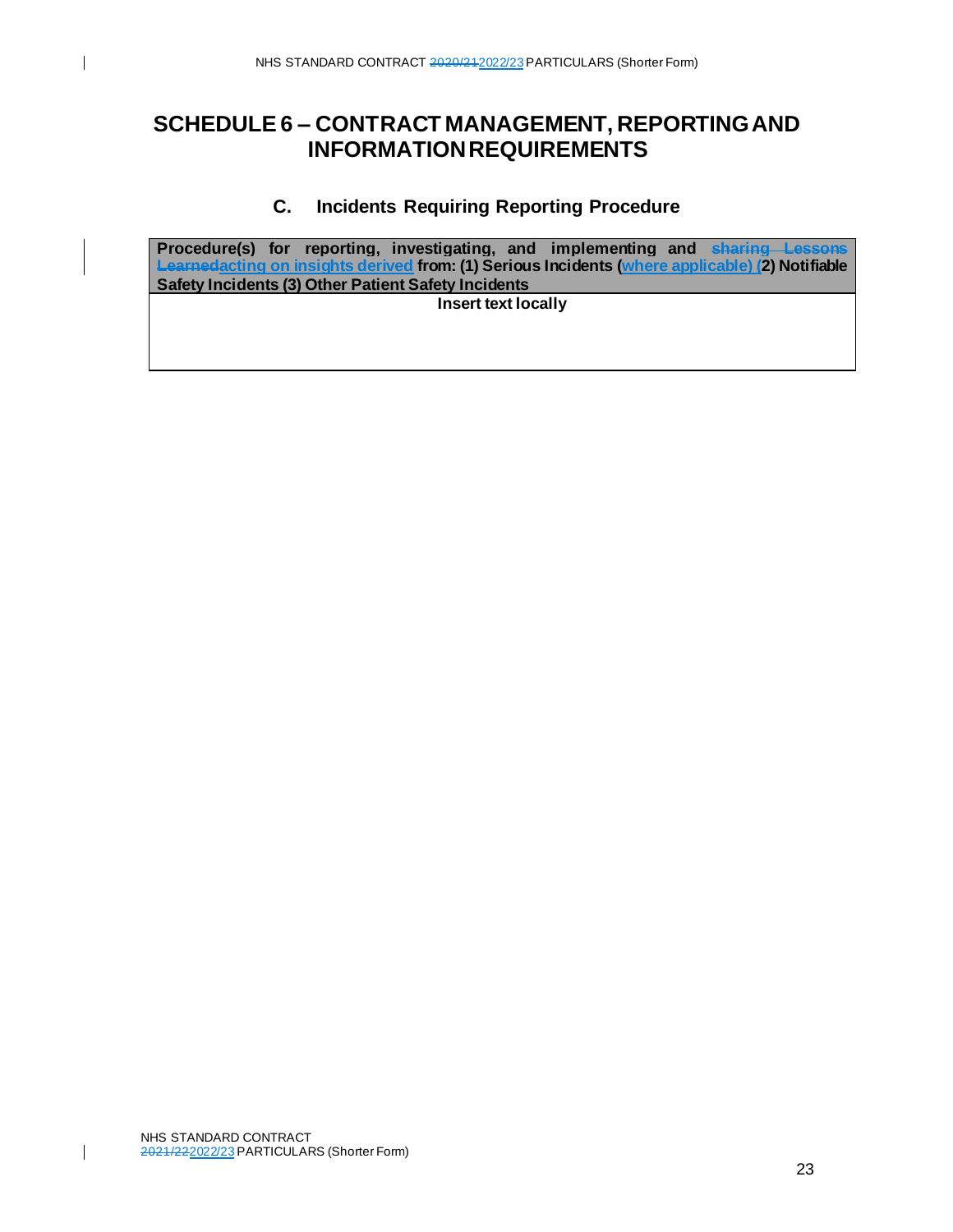# **SCHEDULE 6 – CONTRACT MANAGEMENT, REPORTING AND INFORMATION REQUIREMENTS**

# **F. Provider Data Processing Agreement**

**Where the Provider is to act as a Data Processor, insert text locally (mandatory template drafting 'Schedule 6F Provider Data Processing Agreement' available via [http://www.england.nhs.uk/nhs-standard-contract/\)](http://www.england.nhs.uk/nhs-standard-contract/). If the Provider is not to act as a Data Processor, state Not Applicable**

 $\mathsf{l}$ 

 $\mathsf{l}$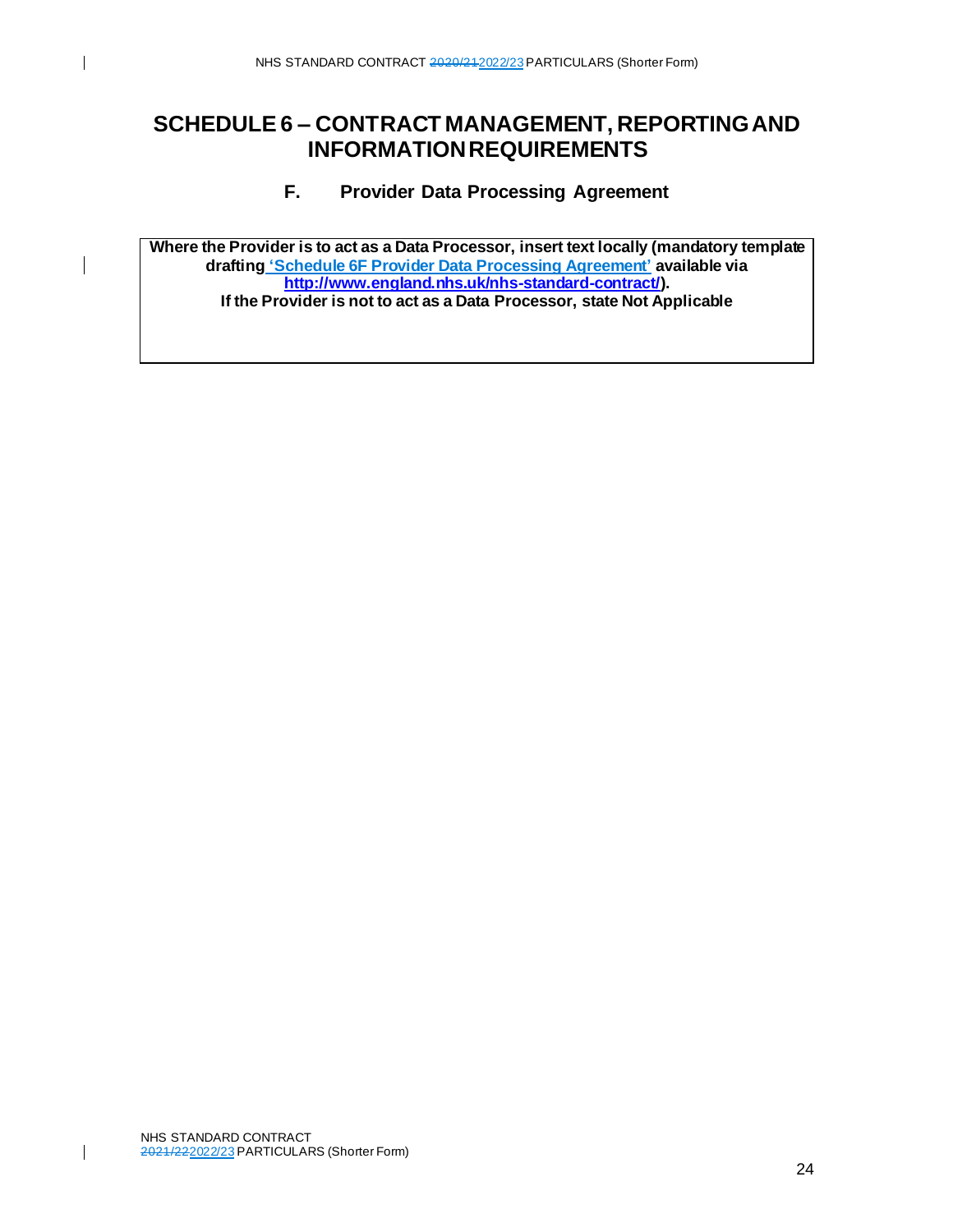# **SCHEDULE 7 – PENSIONS**

**Insert text locally (from 'NHS Standard Contract fair deal for staff pensions draft template drafting available viaschedule 7 and accompanying guidance' <http://www.england.nhs.uk/nhs-standard-contract/>) or state Not Applicable**

 $\overline{1}$ 

 $\mathbf l$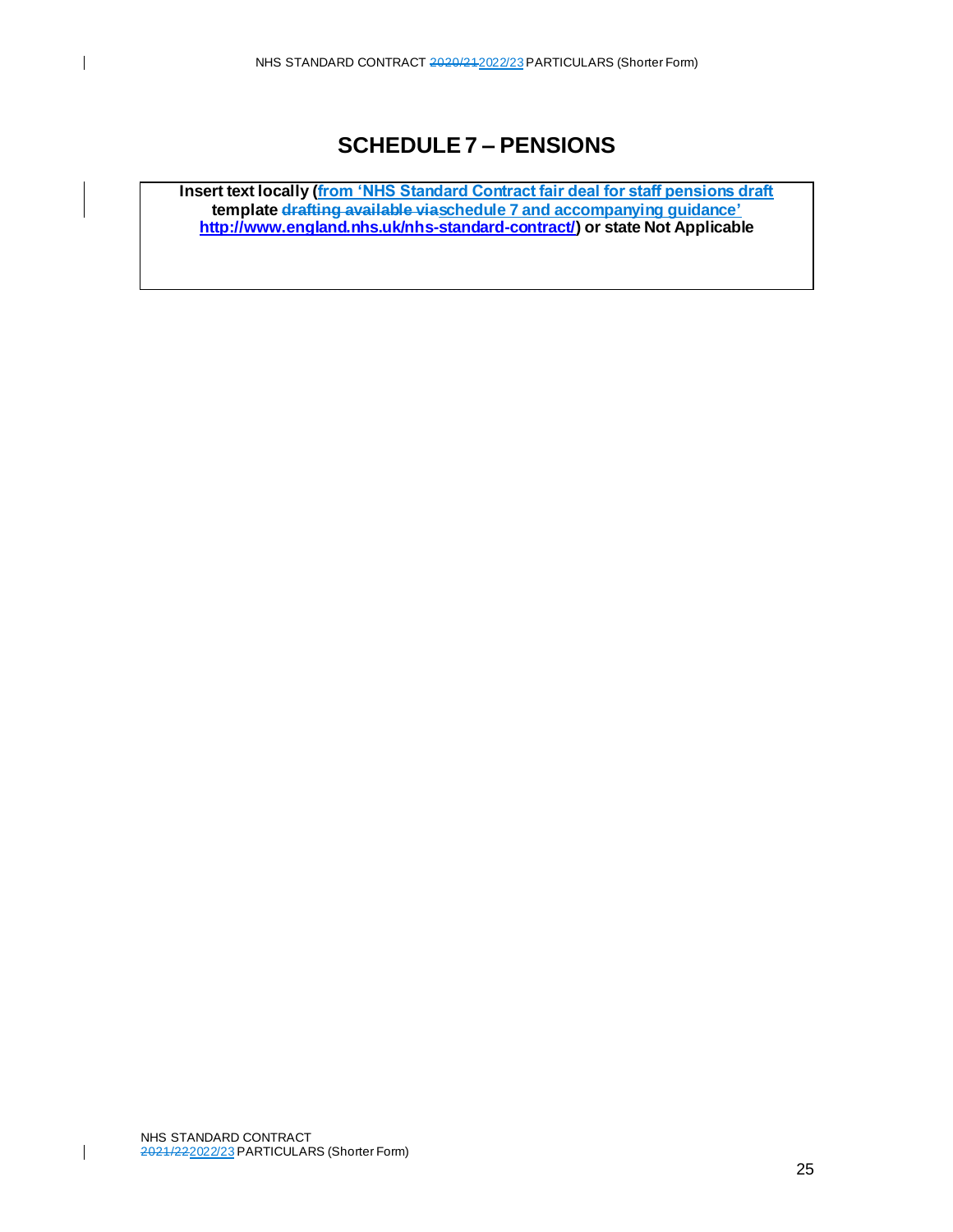# **SCHEDULE 8 – TUPE\***

- 1. The Provider must comply and must ensure that any Sub-Contractor will comply with their respective obligations under TUPE and COSOP in relation to any persons who transfer to the employment of the Provider or that Sub-Contractor by operation of TUPE and/or COSOP as a result of this Contract or any Sub-Contract, and that the Provider or the relevant Sub-Contractor (as appropriate) will ensure a smooth transfer of those persons to its employment. The Provider must indemnify and keep indemnified the Commissioners and any previous provider of services equivalent to the Services or any of them before the Service Commencement Date against any Losses in respect of:
	- 1.1 any failure by the Provider and/or any Sub-Contractor to comply with its obligations under TUPE and/or COSOP in connection with any relevant transfer under TUPE and/or COSOP;
	- 1.2 any claim by any person that any proposed or actual substantial change by the Provider and/or any Sub-Contractor to that person's working conditions or any proposed measures on the part of the Provider and/or any Sub-Contractor are to that person's detriment, whether that claim arises before or after the date of any relevant transfer under TUPE and/or COSOP to the Provider and/or Sub-Contractor; and/or
	- 1.3 any claim by any person in relation to any breach of contract arising from any proposed measures on the part of the Provider and/or any Sub-Contractor, whether that claim arises before or after the date of any relevant transfer under TUPE and/or COSOP to the Provider and/or Sub-Contractor.
- 2. If the Co-ordinating Commissioner notifies the Provider that any Commissioner intends to tender or retenderconduct a process to select a provider of any Services, the Provider must within 20 Operational Days following written request (unless otherwise agreed in writing) provide the Coordinating Commissioner with anonymised details (as set out in Regulation 11(2) of TUPE<sup>1</sup> but excluding the requirement to provide details of employee identity as set out in Regulation 11(2)(a)) of Staff engaged in the provision of the relevant Services who may be subject to TUPE. The Provider must indemnify and keep indemnified the relevant Commissioner and, at the Co ordinating Commissioner's request, any new provider who provides any services equivalent to the Services or any of them after expiry or termination of this Contract or termination of a Service, against any Losses in respect any inaccuracy in or omission from the information provided under this Schedule.
- 3. During the 3 months immediately preceding the expiry of this Contract or at any time following a notice of termination of this Contract or of any Service being given, the Provider must not and must procure that its Sub-Contractors do not, without the prior written consent of the Co-ordinating Commissioner (that consent not to be unreasonably withheld or delayed), in relation to any persons engaged in the provision of the Services or the relevant Service:
	- 3.1 terminate or give notice to terminate the employment of any person engaged in the provision of the Services or the relevant Service (other than for gross misconduct);
	- 3.2 increase or reduce the total number of people employed or engaged in the provision of the Services or the relevant Service by the Provider and any Sub-Contractor by more than 5% (except in the ordinary course of business);
	- 3.3 propose, make or promise to make any material change to the remuneration or other terms and conditions of employment of the individuals engaged in the provision of the Services or the relevant Service;

I